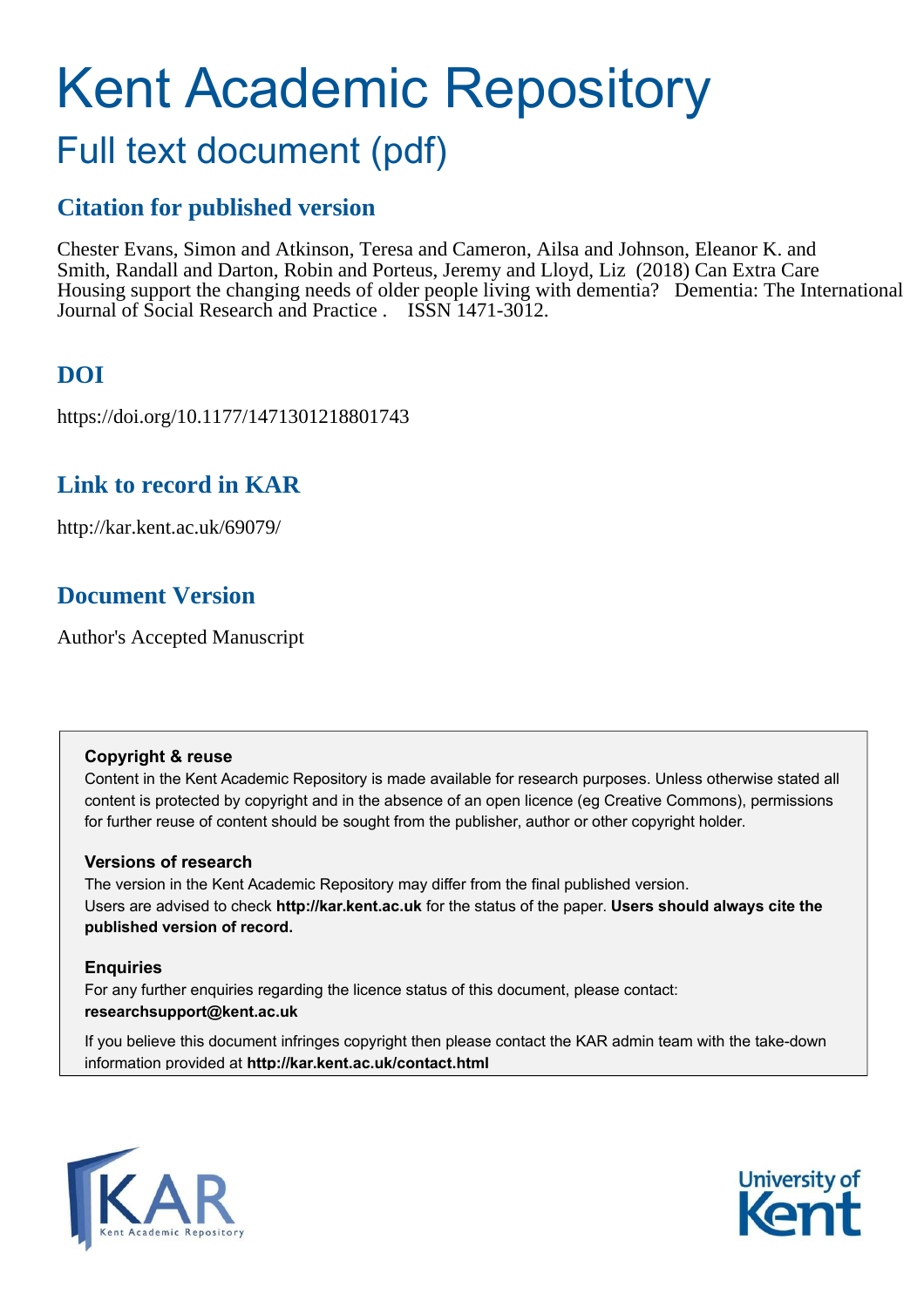## **Can Extra Care Housing support the changing needs of older people living with dementia?**

Corresponding Author:

Simon Chester Evans, Association for Dementia Studies, University of Worcester, UK simon.evans@worc.ac.uk

#### Co-authors:

Teresa Atkinson, Association for Dementia Studies, University of Worcester, UK Ailsa Cameron, School for Policy Studies, University of Bristol, UK Eleanor K Johnson, School for Policy Studies, University of Bristol, UK Randall Smith, School for Policy Studies, University of Bristol, UK Robin Darton, Personal Social Services Research Unit, University of Kent, UK Jeremy Porteus, Housing Learning and Improvement Network, UK Liz Lloyd, School for Policy Studies, University of Bristol, UK

#### **Abstract**

With over two thirds of people with dementia living in the community and one third of those living alone, it is important to consider the future housing needs of this population, particularly as symptoms of cognitive impairment increase. Policy in England has focused on enabling people living with dementia to remain in their own homes for as long as possible, often with the support of a family carer. However, many people struggle to maintain an acceptable quality of life in their own homes as their dementia advances, often due to the design limitations of mainstream housing and the challenge of finding specialist domiciliary care that is affordable and of sufficient quality. Extra care housing (ECH) offers a model that aims to support older people living in their own apartments, while also offering specialist person-centred care as and when it is needed. This paper reports on a longitudinal project that explored how ECH can respond to the changing social care needs of residents, including those living with dementia. Participants included residents and staff from four ECH schemes, one of which was a specialist dementia scheme, in two regions of England. Interviews were carried with 51 residents across 4 rounds at 5 month intervals between October 2015 and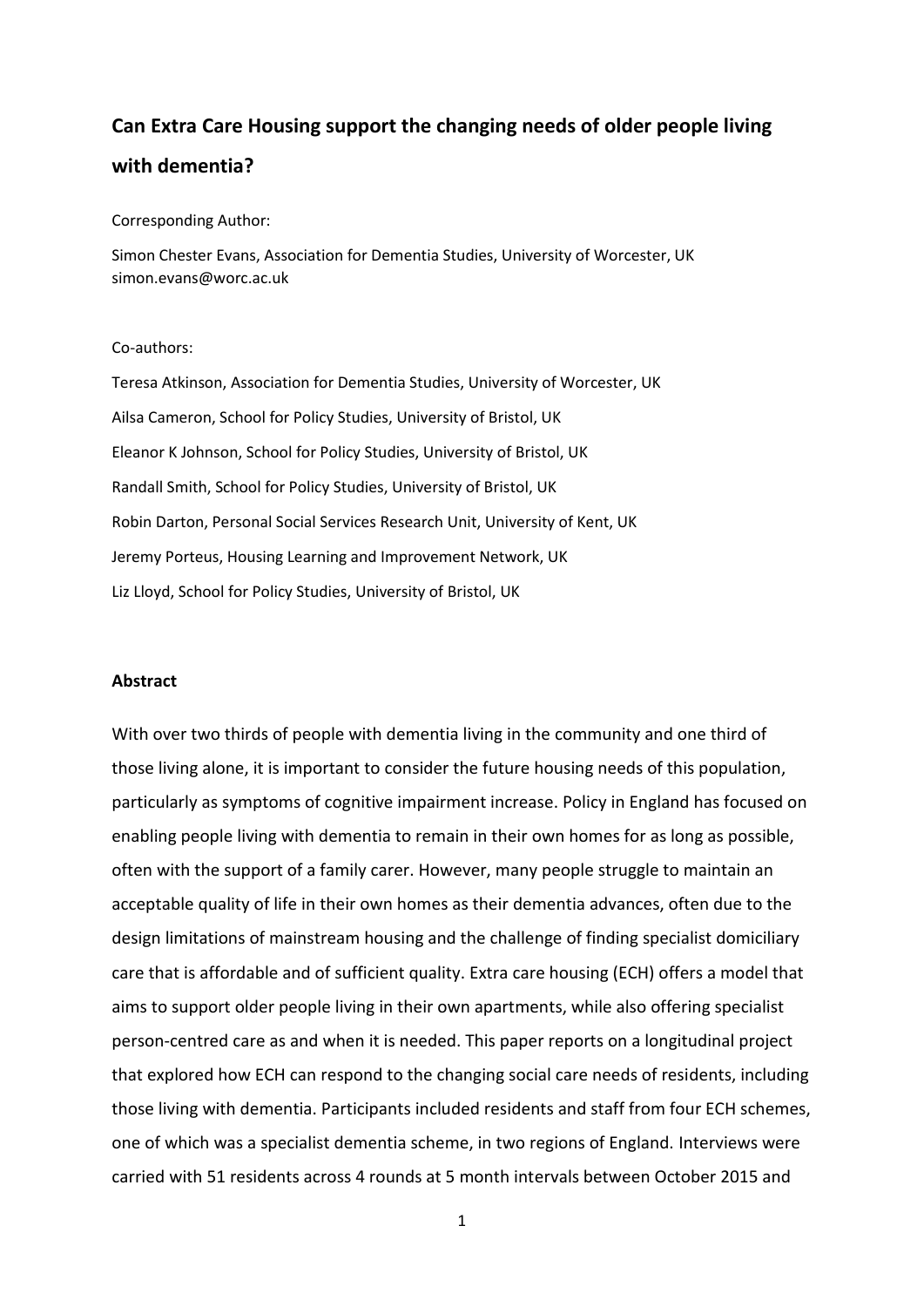June 2017. Interviews were also carried out with 7 managers, 20 care staff and 2 local authority commissioners of housing for older people. Key factors included person-centred care and support, flexible commissioning and staffing, appropriate design of the environment and suitable location of the scheme within the wider community. The challenge of delivering services that addresses these issues during a period of reduced public spending is acknowledged. Further research is suggested to compare different approaches to supporting people with dementia, including integrated and separated accommodation, and different stages of dementia.

#### **Background**

Over two-thirds of people with dementia live in the community, one-third of whom live on their own (Alzheimer's Society, 2013), making it important to consider the future housing needs of this population. In England, the Dementia Strategy (Department of Health, 2009) and the Prime Minister's Challenge on Dementia (Department of Health 2012; 2015) provide the context for policy, which has focused on enabling people living with dementia to remain in their own homes for as long as possible. This is also the preferred option of most older people, particularly in contrast to residential care (Gott et al., 2004). However, there is little reference to supported housing in general and ECH in particular in UK Government policy. Many people struggle to maintain an acceptable quality of life in their own homes as their dementia advances, often due to the design limitations of mainstream housing and the challenge of finding affordable domiciliary care. In this context extra care housing (ECH) offers a model that aims to support older people living in their own accommodation, while also providing person-centred care. ECH emerged in the UK during the 1980s and has gradually grown in popularity, with approximately 1600 schemes available by 2016 (LaingBuisson, 2016). Initial growth in the social housing sector (mainly housing associations and local authortities) was driven by the availability of substantial Government funding. However, this was substantially reduced after 2010, leading to a slowing down in new build and subsequently the emergence of a range of funding models, including increased provision of apartments for private purchase, drawing on capital finance through the sale of a family home or equity release (Housing LIN, 2014). Over this period the ECH approach has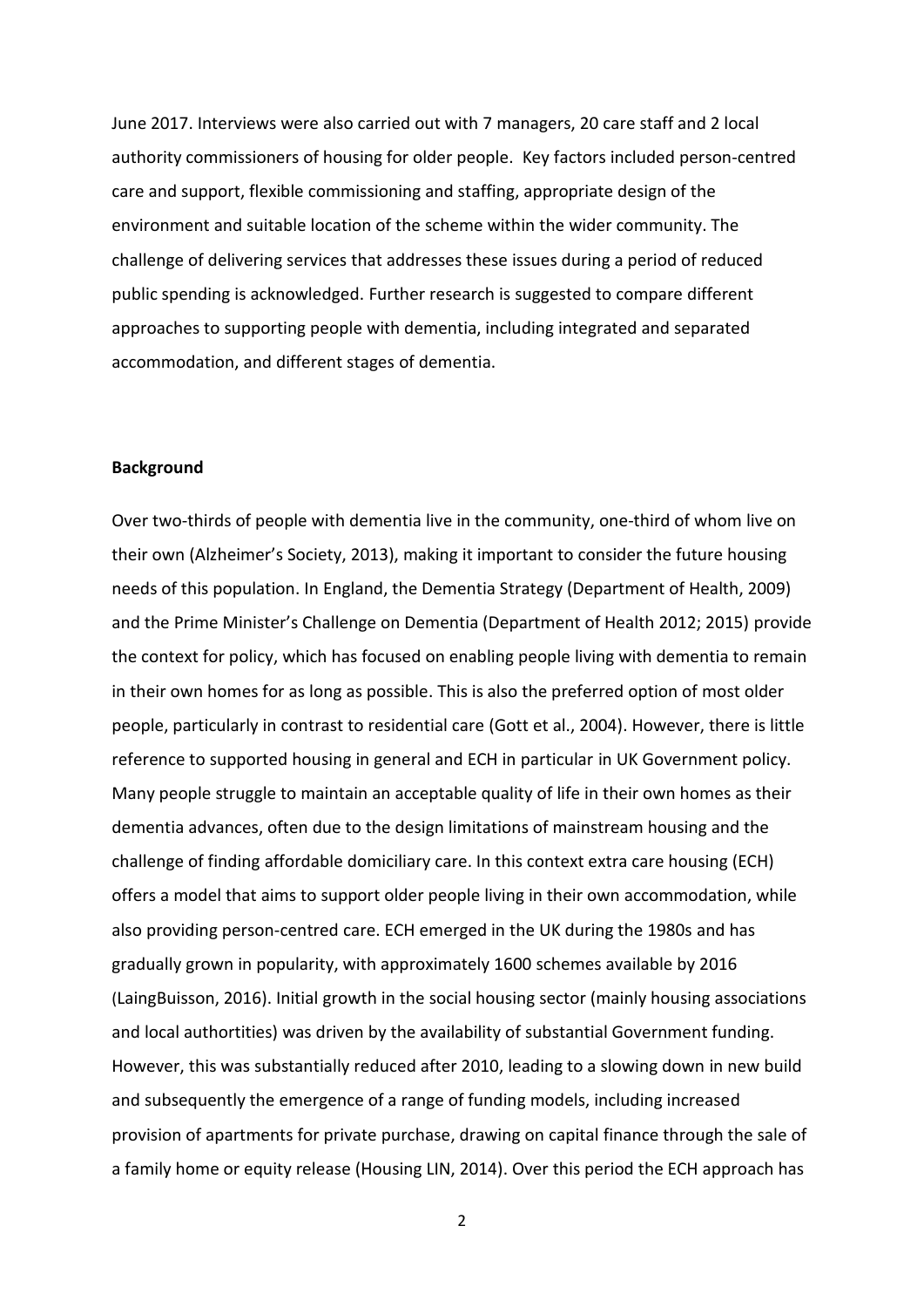evolved into many forms, with many different names (Howe et al., 2013). However, the three key common characteristics remain a focus on supporting 'independent living' in selfcontained accommodation for rent, shared ownership or sale; care that is available 24 hours a day; and access to a range of communal amenities such as a shop, restaurant and laundrette (Evans et al., 2017). Not everyone living in ECH receives care, and any care that is provided has to be paid for privately or through adult social care.

ECH has seen considerable innovation in the design of the built environment to support people with dementia (Torrington, 2006; Utton, 2009; Alzheimer's Society, 2017; Park and Porteus, 2018). The environment can present challenges for people living with cognitive impairment, sometimes exacerbating their symptoms, but adaptations to the environment can have a number of positive impacts including assisting with wayfinding and reducing the need for support (Jackson and Kochtitzky, 2001; Ebersole *et al*, 2004; van Hoof and Kort, 2009; Hadjri *et al*., 2012).

The supported living environment provided by ECH is associated with improvements in selfreported limitations and cognition (Holland *et al.*, 2016). We also know that independence and control over personal space are important factors in the concept of 'ageing in place' (Ahn, Kwon and Kang, 2017). However, the realities of supporting residents as their dementia advances has presented many providers with significant challenges in offering a thome for life'. Questions have also been raised about the extent to which ECH can continue to provide an alternative to residential care (Darton *et al*. 2012).

Studies indicate high levels of satisfaction among residents of ECH and confirm its potential to promote a good quality of life for people living with dementia (Evans and Means, 2006), not least compared with other long-term care settings (Reimer *et al.*, 2004), although there is some evidence of problems with access to social care (Phillips *et al.,* 2013).

Evans *et al*. (2007) suggested three factors that enable residents with dementia to remain independent: freedom to come and go, opportunities for self-care, and the choice of how to spend their time. With the advantage of specialist support such as the 'locksmith', whose role is to 'focus on unlocking the potential and to enable individual residents to enjoy an enriched lifestyle' (Brooker *et al.* 2011, p 2), ECH can maximise dignity and self-reliance for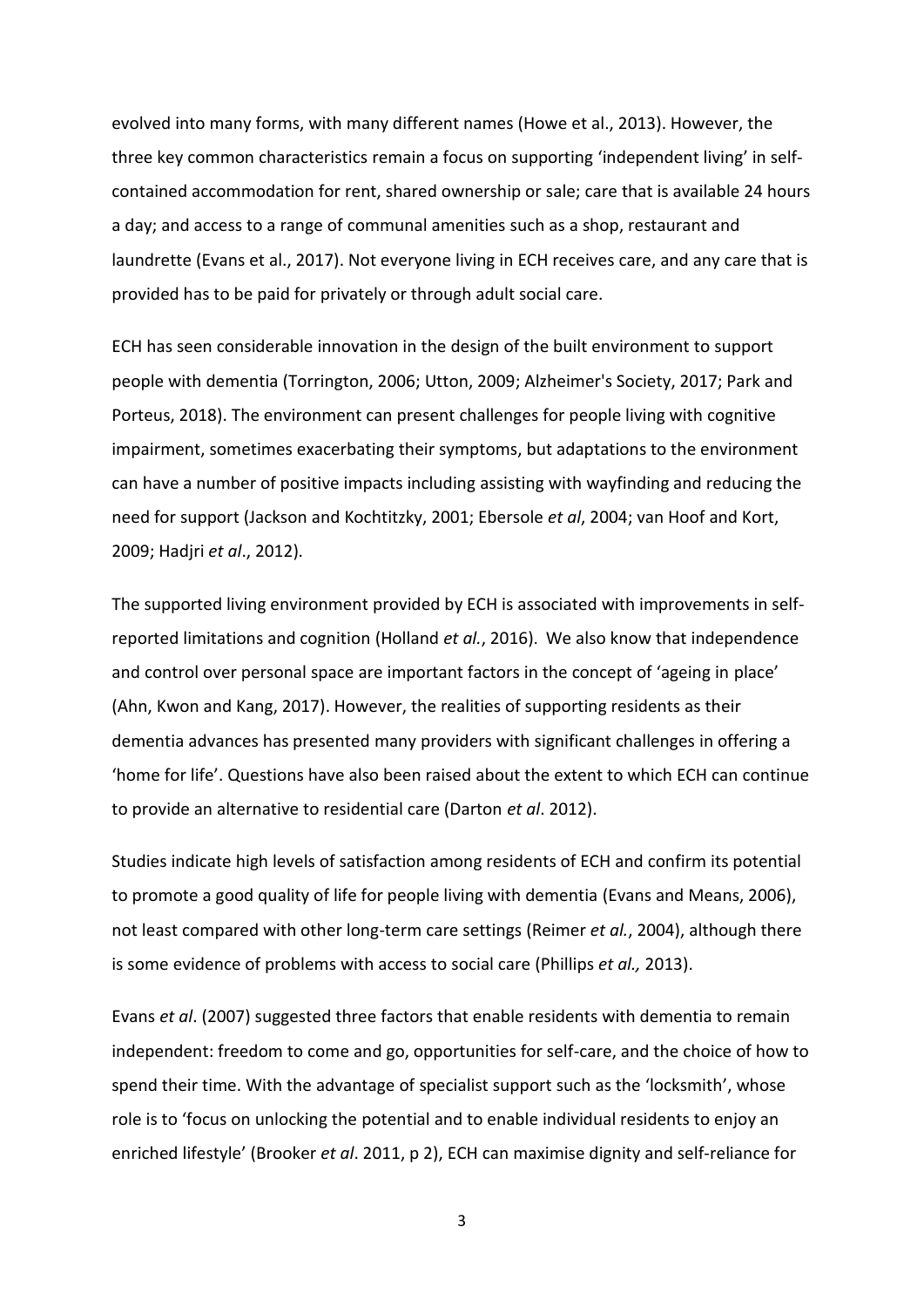residents with dementia. However, specialist services of this nature are not provided consistently across the sector and often depend on the approach taken by particular providers. Evans *et al*. (2007) also identified three specific challenges to supporting residents with dementia: access to health care, training of staff and the provision of a sufficiently stimulating environment. Further studies have highlighted other potential limitations of ECH, including its ability to support people with more advanced dementia (Evans *et al*., 2007; King, 2003), the risk of social isolation among some residents with dementia (Evans and Vallelly, 2007) and higher levels of frailty (Petch, 2007). It is also important to recognise that the broader health and social care context within which ECH sits has changed dramatically since it first emerged. Smith *et al*. (2017), for example, have drawn attention to some of the complex challenges faced by those commissioning adult social care for residents in ECH, highlighting the central importance of reduced funding, meeting only higher eligibility criteria, increasing costs as a result of demographic change and the introduction of the national living wage (a mandatory pay rate for workers aged 25 and over).

While the evidence base for the benefits of ECH has slowly grown, including its potential to save NHS and social care costs (Holland, 2015), there is little research into how it can support people with advanced dementia, and the advantages of different models and designs of ECH for people living with dementia (Dutton, 2010). Previous studies have also identified stigma and prejudice as possible barriers to social interaction for residents with dementia (Evans *et al.*, 2007). It is well established that social isolation can impact on quality of life for older people in general (Bowling and Iliffe, 2011) and for people with dementia in particular (Cohen-Mansfield, 2007). Other possible impacts of dementia-related stigma for individuals are low self-esteem, feelings of shame and dehumanisation (Evans, 2018).

#### **Aims of the paper**

This paper reports on a longitudinal project that explored how ECH can respond to the changing social care needs of residents, including those living with dementia. The overarching aim was to investigate how residents in ECH schemes make decisions about the changing nature of their care needs and how they negotiate these with care providers. In this paper we predominantly focus on the views of residents and staff at the specialist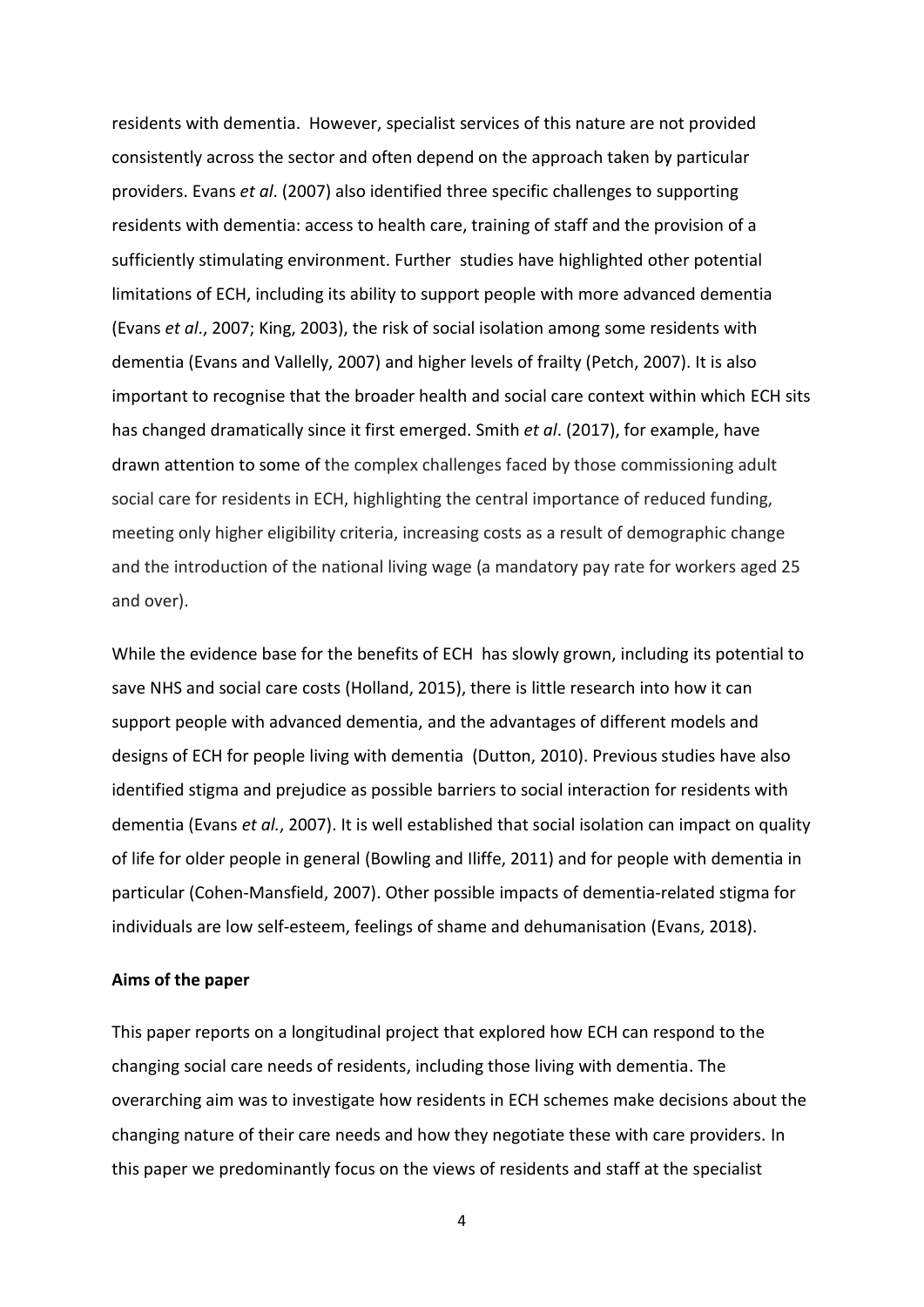dementia scheme (Site C). We also draw to a lesser extent on data from the other three schemes, where some but not all residents were living with dementia..

#### **Research Methods**

Four ECH schemes were recruited to the study from two localities: a unitary authority, experiencing pressure on land with plans for large scale investment in ECH (Area 1), and a county council, two tier authority which, at the time of the research, was struggling to fill places designated for local authority supported people (Area 2). Each scheme was visited on four occasions at 5 month intervals over a 20 month period. Data collection included semistructured interviews (with 51 residents, 7 managers, 20 care staff and 2 commissioners of housing with care), documentary analysis and unstructured observations. One scheme (Site C) provided specialist support to people with dementia. This was a new build ECH facility, which provided accommodation for people who had previously lived in a nearby care home for residents with mixed care needs. Residents of this care home who wished to move to the new dementia specialist ECH facility could do so. A majority, but not all, of people living in this scheme had dementia. Only residents who were assessed as having capacity to consent were included in the study. The process consent method (Dewing, 2007) was adopted to assess capacity at each stage of the research.

A total of 51 residents took part in the study through 164 interviews across the four rounds as shown in Table 1.

#### *Table 1 here*

Managers at each setting were interviewed twice, on the first and last visits to each scheme. Over the course of the study, there was a change in manager at three of the sites. Interviews were also conducted with a total of 20 care workers across the 5 schemes. From a total of 11 residents who participated at the specialist dementia scheme, only 2 participants completed all four waves of interviews. Following the first wave of interviews, one resident passed away and one withdrew. In wave two, a further 7 residents were recruited, 4 of whom only completed wave 2, with the remaining 3 residents completing all subsequent waves of interviews. Finally, we carried out a total of 4 interviews with commissioners who covered each of the two regions, one each at the beginning and the end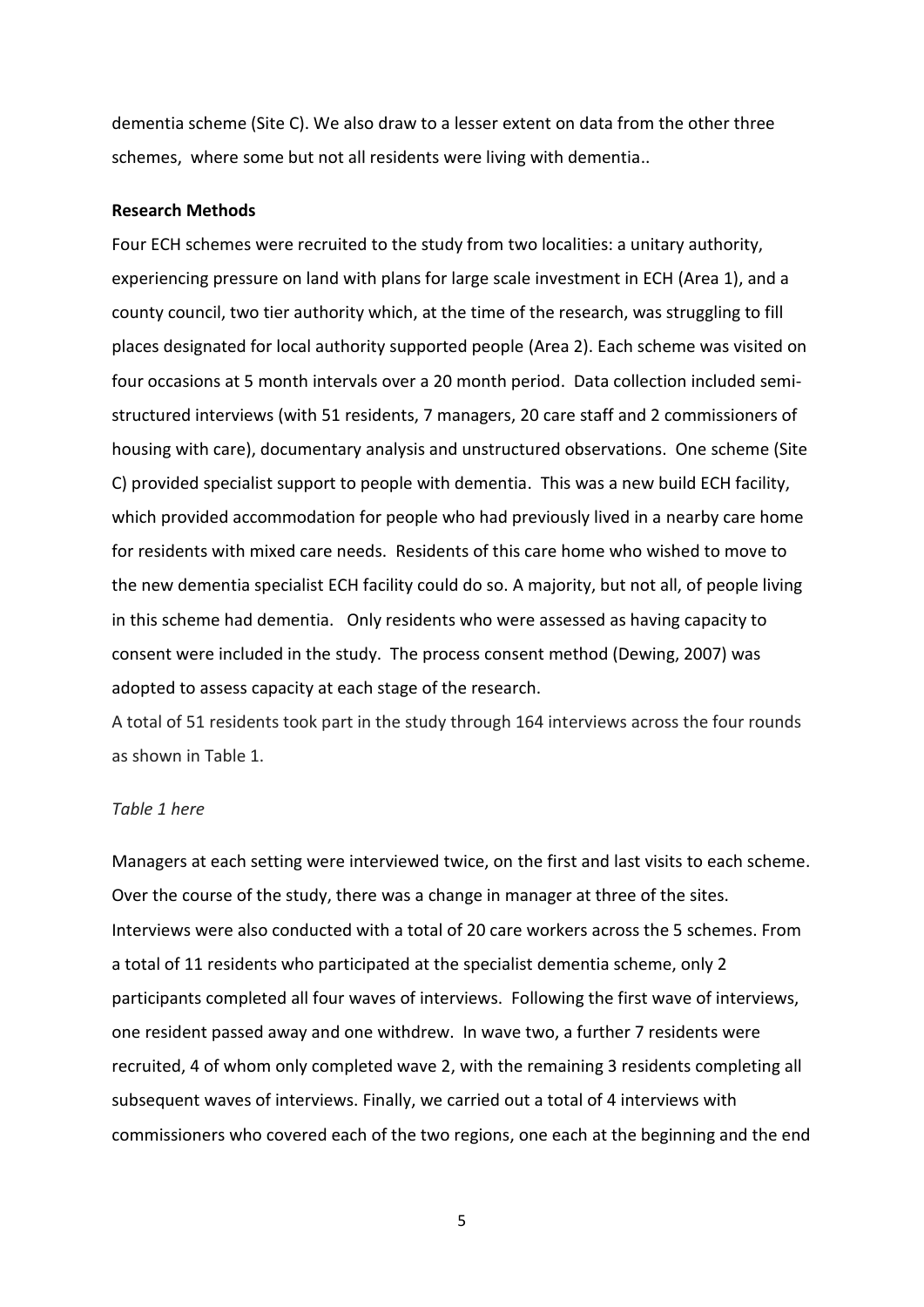of the study. These are officers from the local authority with responsibility for implementing strategies for housing and funding ECH services for some residents.

Interviews were audio recorded, transcribed and subject to thematic analysis using specialist software. Two members of the research team read a sample of transcripts to develop a coding framework, which incorporated a priori codes drawn from the literature, supplemented with themes arising inductively. Thereafter one member of the research team read and coded the remaining transcripts. The framework was reviewed and adjusted both after each new round of data collection and during coding. Researcher notes and documents were analysed to provide context. There were specific challenges associated with including residents with dementia in the study, particularly at the specialist scheme. These included a relatively high drop-out rate over the four phases of interviews and the limited number who had capacity to consent to participate. Good practice was followed including spending time getting to know participants, giving plenty of time for responses and offering regular breaks. Approval for the research was granted by the National Social Care Research Ethics Committee (reference 15/IEC08/0047).

#### **Findings**

The findings are presented here under five main themes:

- Independence and control
- The built environment and location
- Awareness and stigma
- Opportunities for social interaction
- Challenges for staff

Quotations are labelled using the following system: S stands for site; A,B,C,D identifies individual sites; R stands for Resident; CM stands for care manager; CW stands for care worker.

#### **Independence and Control**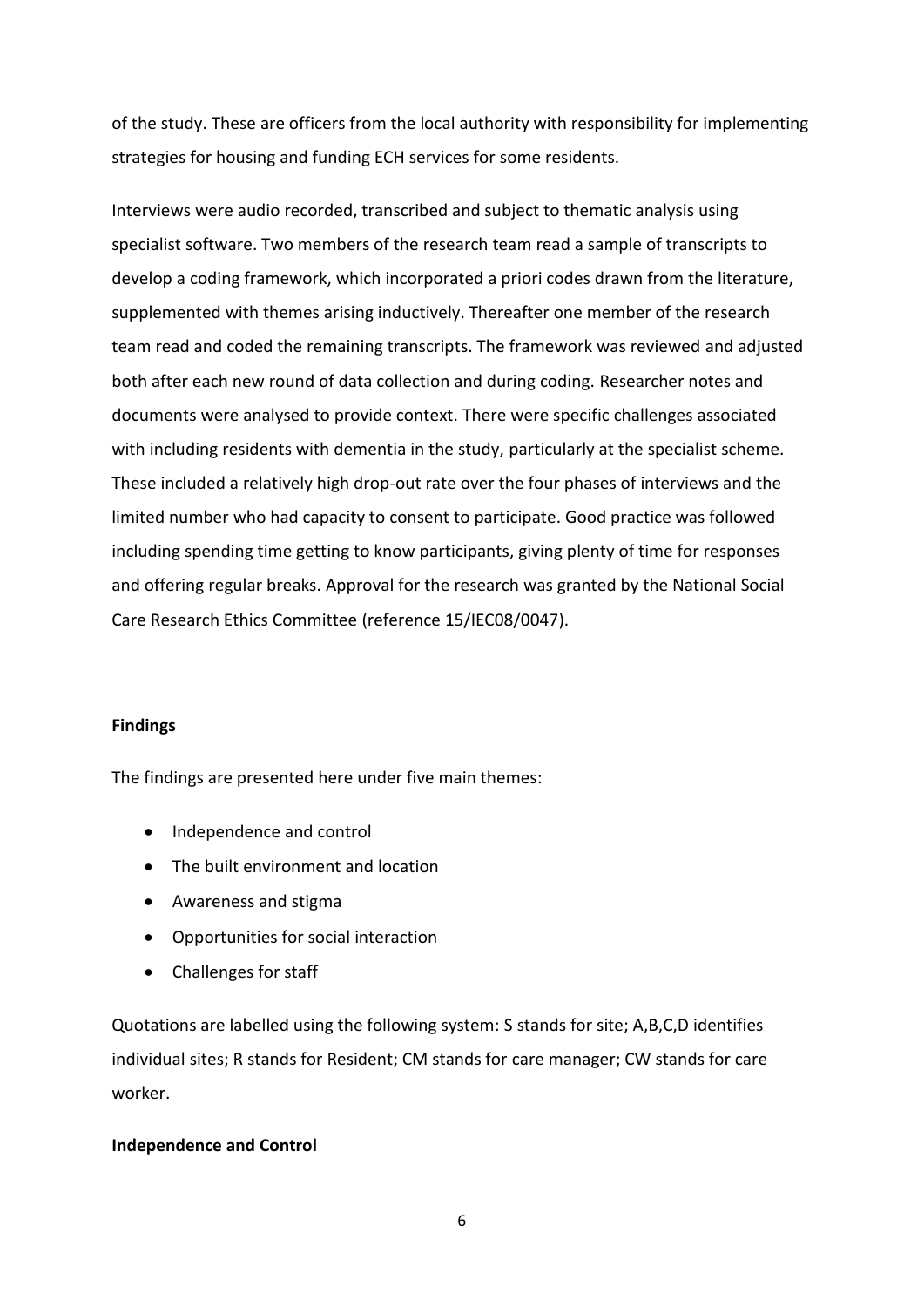Promoting independence is often mentioned as one of the key benefits of ECH and is a feature that appears to be valued by many residents living at the specialist dementia scheme. For example, one resident said:

*'Well for (a) start off you're still yourself and that's what I like, you know, they're not Coming round and saying you've gotta ... they don't, but if you ask them anything you want them to do they'll do it.' (SCR3)* 

*けDo you want me to do this? Do you want me to do that? And I say no because for*  the simple reason at present I'm able to do it but they do pick up things and what *have you.げ (SCR3)*

However, a truly person-centred approach is required in order to provide appropriate support while still maximising opportunities for independence and control. Some residents at site C gave accounts of the care which they received which appeared to depart from this ideal:

*They make the bed for me and draw the curtains back and they get my breakfast for me here, not over at the cafÈ, and they come in each meal time and then they come in at eight o'clock to get me into my night clothes ready for bed. I don't go to bed at that time but that's my time and I'm sitting watching television by then.' (SCR1)* 

Another resident felt that his current living arrangements in the ECH scheme were an insurmountable barrier to independent living:

*You're tied and limited. If I wanted to have a reasonable life really I would need to leave here so that I could be independent. I could come and go and go to a pub and have a pint or two at night or whatever and just wander back home a short distance. I* haven't got it. *I haven't got that situation.'* (SCR6)

For some residents the focus on 'promoting independence' was too much of a change compared to the residential care home in which they had previously lived:

*(When I was in the old house, it was residential and we were cared for. Here it's dementia, and it's like living in your own flat, you're independent in your own flat and they have quarter hour slots to look after you.* As I say I don't see anybody all day *until half past seven when they come and give me a quarter of an hour. Now to me that's no way of looking after people, BUT, that is the system now, it's changed. You* see perhaps I ought to move and go somewhere where it's residential I don't know, *hut I'm a bit too old to be bothered.' (SCR11)*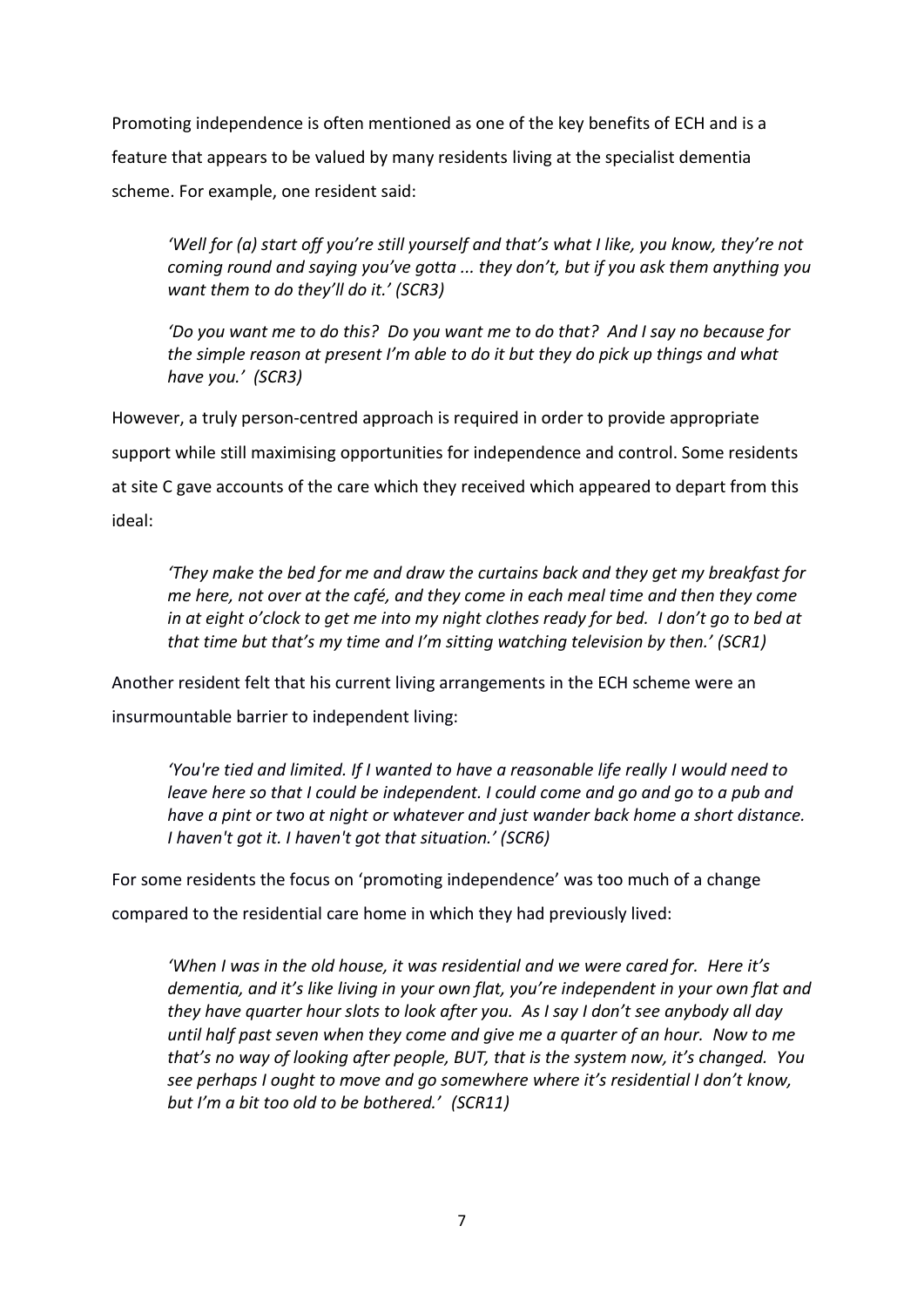So, while there was evidence that both staff and residents valued the ethos of independence, this commitment to the aspirations of ECH did not always translate into practice in the dementia specialist scheme.

Staff at all four schemes recognised the aspiration of ECH to support independence. There was an understanding that this was not straightforward and required a person-centred approach, as identified by a care worker at one of the non-specialist schemes:

*If you've got someone with dementia yeah, we will promote independence and I think that's what we need to focus to promote it, but it's not that "Oh if she's here let*'s expect her to be independent" because that's not how it works. They sometimes *can do only small things に let them do those small things, if they cannot do the big <u><i>ones help them and let's see how we ao'. (SACW1)*</u>

#### **The built environment and location**

The design of the built environment at the dementia specialist scheme appeared to be a significant factor in the day to day experiences of residents. One resident suggested that the environment provided security:

*Yes.* I feel safe. I don't feel anybody knocking on the door like, and so strangers are *there, no. I don't get that. Because my main door I can see from here.' (SCR4)* 

However, for some residents the environment appeared to contribute to a sense of social isolation, both within the scheme and in relation to with the wider community:

*Even the building makes it, you know lonely I think. Say this place now, I come through that door, that's the main entrance and all I have here to go is just this. That's supposed to be kitchen isn't it, kitchen, living room, one bedroom. I think I lived (place name), it was two bedroom. It wasn't this upstairs, it was more a flat. You could have at least two bedrooms so when I have my relatives come to see me, my children...'* (SCR4)

*You've got to go out of the building and across up into there on the local roads and make your way here, there and anywhere you can get to buy. You can't go to the shops or nothing. They haven't got any!' (SCR6)* 

As the previous quote demonstrates, location is important when considering a site for ECH.

The responses of some residents suggest that greater self-reliance can only be achieved if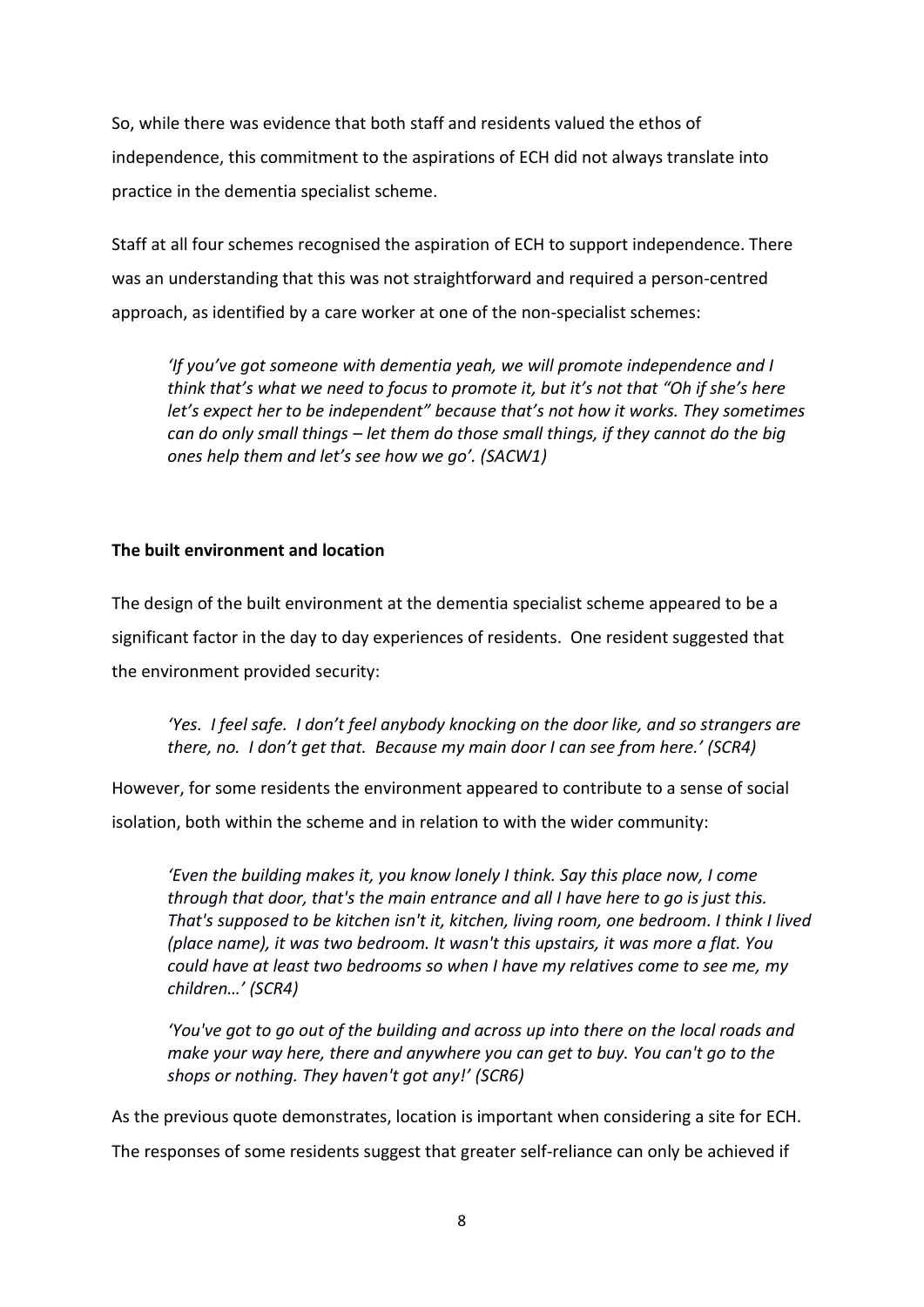multiple aspects of the ECH environment are taken into account. The location of a scheme, for example, can restrict opportunities for autonomous activity:

*Yes, and try to walk up to the local Co-Op or something like that, but I don't know how far it is. Well, it's not far up the road. I've been in the car and seen it but I don't just know quite how long it would take me so I'm a bit nervous about risking going up there.'* (SCR1)

The background to the specialist dementia scheme is important to consider. Many, but not all, of the residents came from a nearby residential care home, which the scheme was replacing. This meant that they were dealing with a sudden change of environment in terms of both physical design and care provision. It is likely that this impacted on their experience of the ECH environment and may have exacerbated disorientation.

Understanding the need for dementia-friendly design to be incorporated into integrated schemes may require some discussion to overcome initial resistance. Whilst many of the features of dementia friendly design underpin the principles of good design for *everyone*, some of the dementia friendly elements, such as signage, colour contrast, etc, may cause tension with other residents. This was reflected in a comment made by one local authority commissioner that their plans to incorporate dementia-friendly features in a mixed tenure new build were resisted:

*けB┌デ also, we have compromised on stuff. So, for example we wanted it to look more dementia friendly than perhaps was acceptable to private buyers coming in. So, we have had to compromise on stuff like that to try and mitigate some of that risk, which is fine; we accept that that is a competitive dialogue process, we have to accept that they are the experts.' (Commissioner for Area 1 – sites A & B)* 

#### **Dementia awareness and stigma**

Our findings also suggest that despite increasing awareness of dementia, there is still considerable stigma and prejudice among other residents. There was some evidence of a lack of understanding about dementia on the part of residents across all four schemesthat took part in the study. At one non-specialist scheme for example, a resident said:

*'When I first moved in here three and a half years ago I didn't even know what it was cabout. I didn't even know there were dementia people here. I must have taken me a* good year to understand why they were here. And then ever since then I've been *asking questions about them as well. I still don't understand. So, it's very ... it's difficult*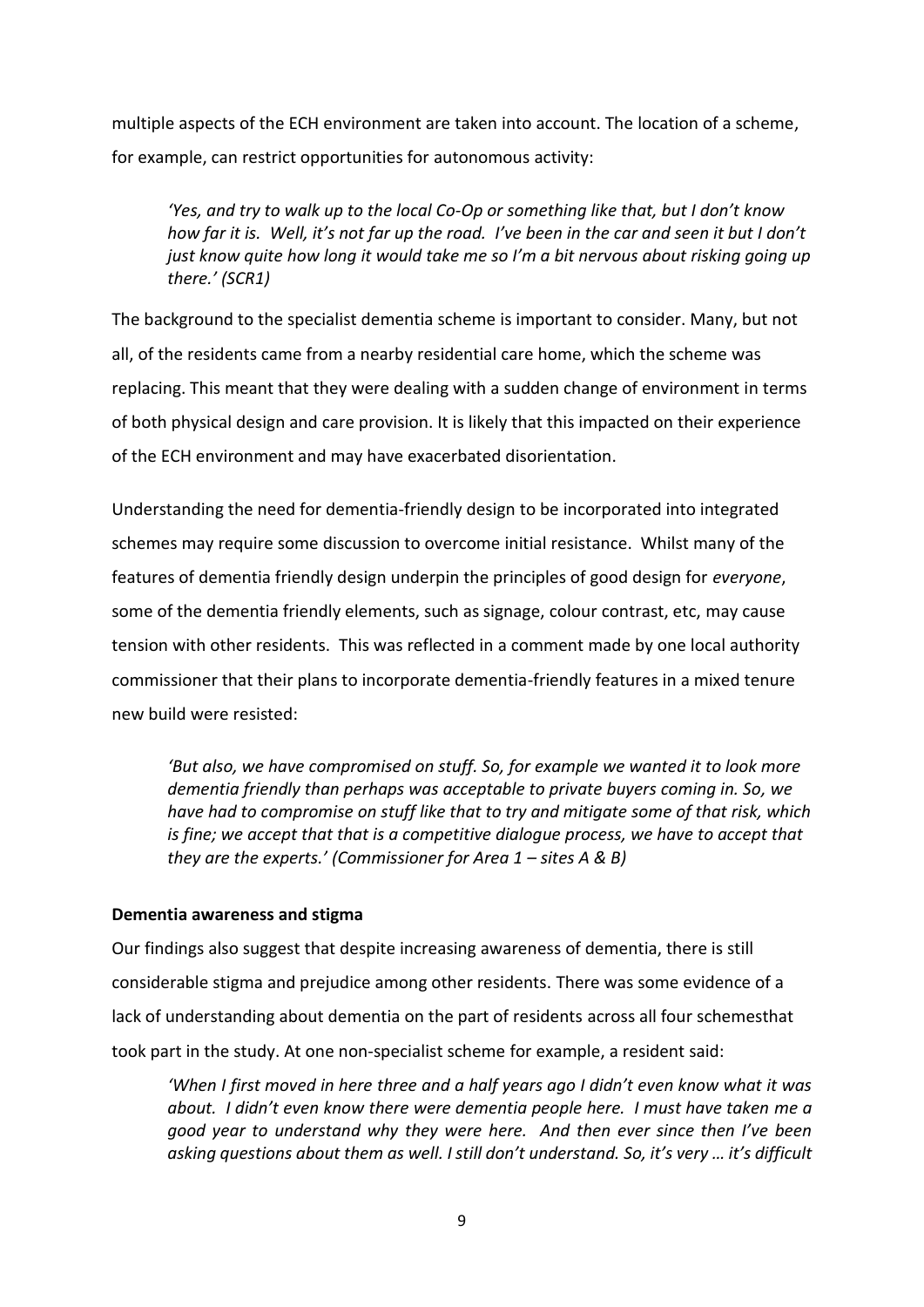living here, especially when you haven't got dementia yourself because some of those dementia people tell you off and they're very aggressive with it.' (SAR9)

The mix of residents and attitudes towards people living with dementia also appeared to have an impact on opportunities for residents to interact socially. There was a perception at two of the non-specialist schemes that living alongside people with dementia restricted the opportunities for other residents to take part in activities they might enjoy:

There are activities here which I am not interested in. They have a café downstairs where the dementia people have their meal, and they play bingo every Saturday. They do a racing sort of game every now and then but I'm not interested in those sort of things because the dementia people go to them and it is pointless going to any activity with them when they ignore you.' (SAR9)

'I'd like a workshop. I used to do a lot of model makina, wooden.......I don't think there would be the following actually because the residents are a different mix to what the villages are. The residents here are predominantly dementia so you can't have activities like that with them.' (SDR12)

At the specialist scheme, there was evidence of prejudice on the part of the small minority of residents who didn't have dementia.

Well yes and we all mixed up better than here, I mean I can't go and sit down there, there's nobody to talk to. You can't talk to demented folks. I mean it's a load of rubbish. (SCR11)

While this illustrates how stigma can be a barrier to integrating people with and without dementia in extra care housing, it also highlights some of the specific challenges that can be raised by the re-provision of residential care as a dementia specialist scheme.

#### Opportunities for social interaction

The ECH model can also offer valuable opportunities for social interaction and participation in activities, as indicated by two residents at the specialist dementia scheme.

'I've got more social contact because I've got all these people around me now in the same boat as me so to speak.' (SCR1)

'Yes, we play dominoes and bingo and [pause] I'm doing some tapestry at the moment and knitting squares for a blanket. Yes, yeah. And that was one of the things I really wanted to come for, to join in with the activities.' (SCR1)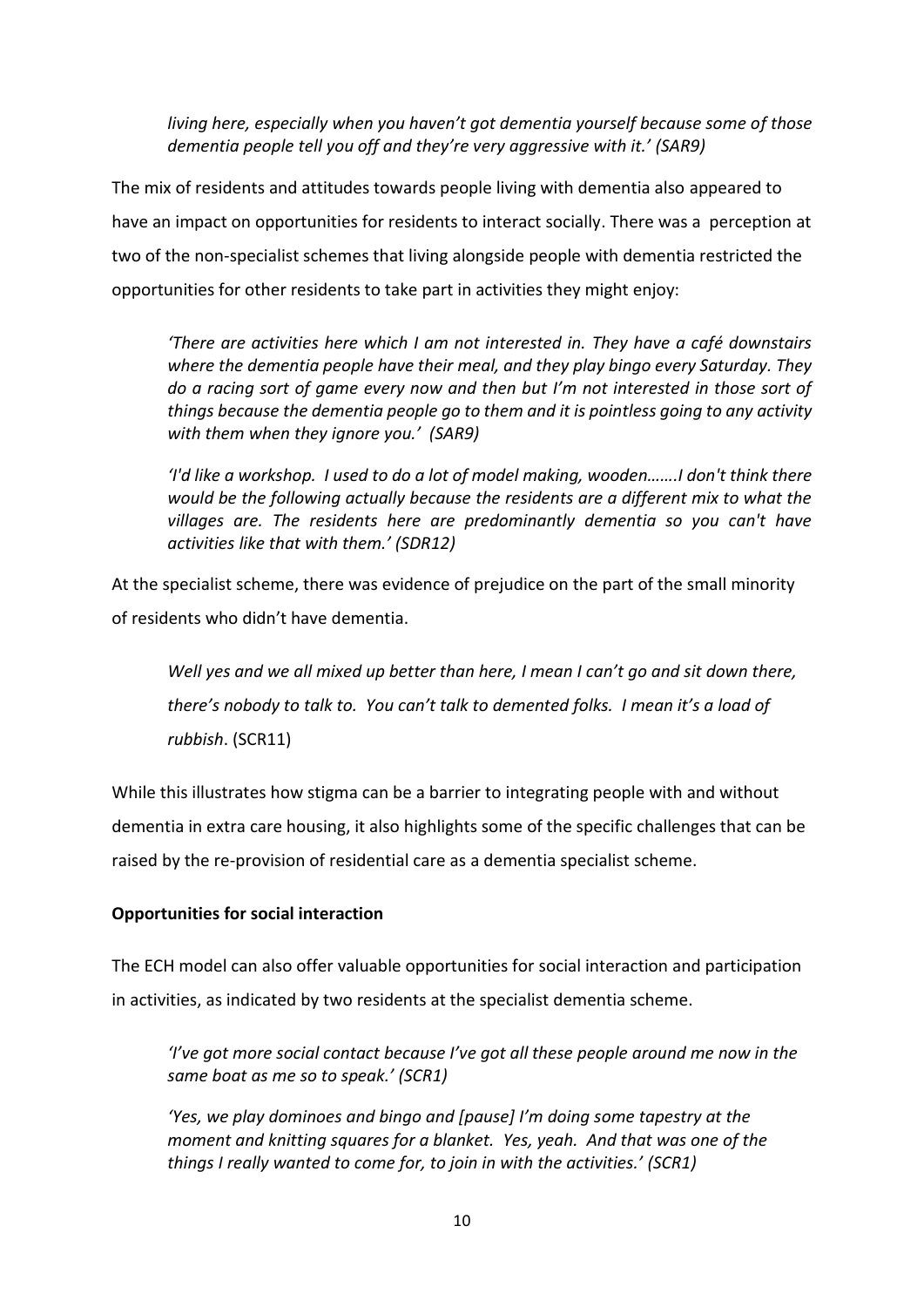One resident at this scheme described how a lack of activities discouraged her from spending time in communal spaces where she might meet other people: 'Most days I go down [to the lounge] but I don't spend a long time. Because I don't think there's much going on, they don't have much activity.' (SCR4).

Another resident expressed a desire for more opportunities to do things away from the scheme:

*I miss going out to play some sort of a sporting game or go out on trips. You know if they would form like a club where they can take people out on a coach trip or Something. That would be interesting because you can ... I don't mind paying for a Coach trip to take you places.' (SCR4)* 

Some residents at the specialist dementia scheme appeared to be lonely, although it is also important to distinguish this from being alone and to recognise that some residents valued the peace and quiet.

*I* used to go and meet up with four friends of a Wednesday and have a coffee and *hour in town when I was capable, and I used to have - that's with four of my friends – and then another couple of my neighbours we used to have a taxi once or twice a week and go into town regularly and do our shopping. And I miss that.' (SCR1)* 

*けNo, I don't think I do [have things in common with the other residents here], probably don't have anything in common [laughs], I don't know. Because I'm sort of <i><u>Ionely up here, sort of by myself most of the time and err ... Yes, I don't seem to have*</u> *any visitors. Yes, I couldn't cope, I wouldn't say I wouldn't but I couldn't cope with a <i><u>Iot</u> of people coming in and out.' (SCR4)* 

#### **Issues and challenges for staff**

Interviews with scheme managers identified a range of challenges that staff experience in providing appropriate support for residents with dementia.

A manager at the specialist dementia scheme spoke about her desire to support residents for as long as possible and mentioned that no one had been required to move on due to their needs becoming greater than they could manage. She acknowledged that, while in theory ECH provides a 'home for life', the fact that residents were all living with dementia posed additional challenges compared with non-specialist schemes, and some residents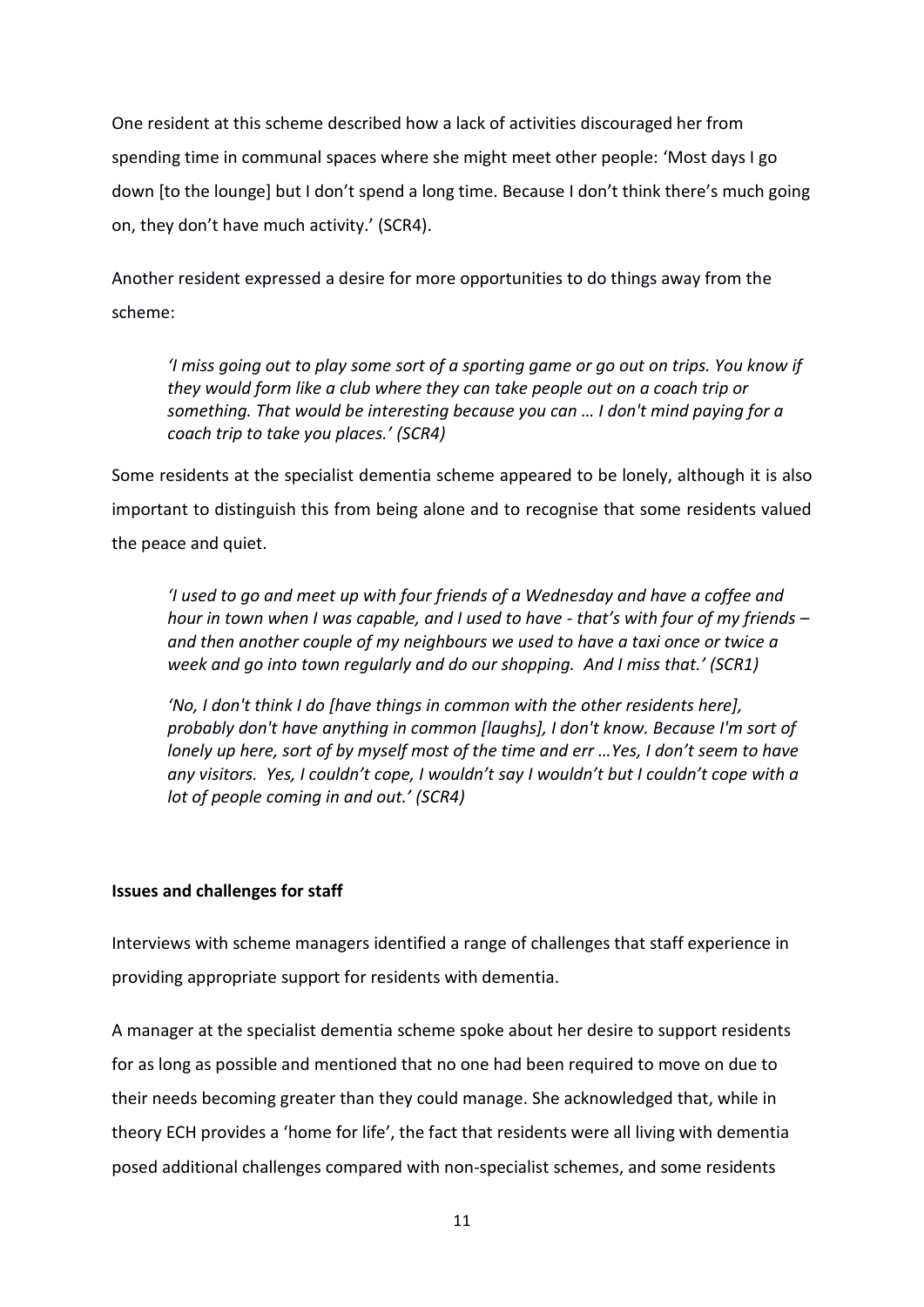would end up needing 24-hour care elsewhere. In other schemes, managers described situations where they were no longer able to support residents due to their dementia.

*f* the just could not settle here at all and we got to the stage where staff were going *<u><i>out of the building looking for her and then we'd be calling family day and night.*</u> *We've called the police and they even had the police helicopter up looking for her one* right because we couldn't find her. So we've tried all ways, we've tried the assisted *technology on the door ... just didn't work, nothing worked. It just wasn't safe for her anymore. (SBCM)* 

Another resident in the same scheme, who was perceived to be scaring other residents by walking within the scheme at night, was successfully supported by the use of assistive technology that automatically alerted staff.

Staffing arrangements and systems were also felt to have a significant bearing on the extent to which residents with dementia could be supported. Managers at the specialist scheme acknowledged the value of person-centred care and support for residents living with dementia.

*Extra care for people living with dementia is a great concept. It's a great way to keep people living independently for that little bit longer, if possible. However, it really does come with its challenges to be able to be flexible like we need to be to support people with dementia. I will say that the team, the care and support workers, are really good in that they know their clients so well. If they do go to somebody who that particular day doesn't want to go to bed, they're very good at working together to say, 'Gertrude is looking like she wants to go to bed in the communal room. Let's swap this with Gertrude. Let's move Isabella to her time.' (SCCM)* 

The same manager also suggested that current approaches to managing care across the sector based on fixed rotas present challenges for providing person-centred care and support. However, commissioning arrangements that include some 'floating' hours can be very effective in overcoming such restrictions.

*f* We recently had a lady move in and we noticed a couple of mornings we'd gone in, *she'd fallen in the early hours of the morning. We had some floating time, so we put in a welfare check three hours before she was due to get up, so we could capture her or try and discover what the pattern is, what's the trigger, what's happening. It is constantly always evolving.<sup>'</sup> (SCCM)* 

This manager also recognised the importance of continuity of care to residents with dementia.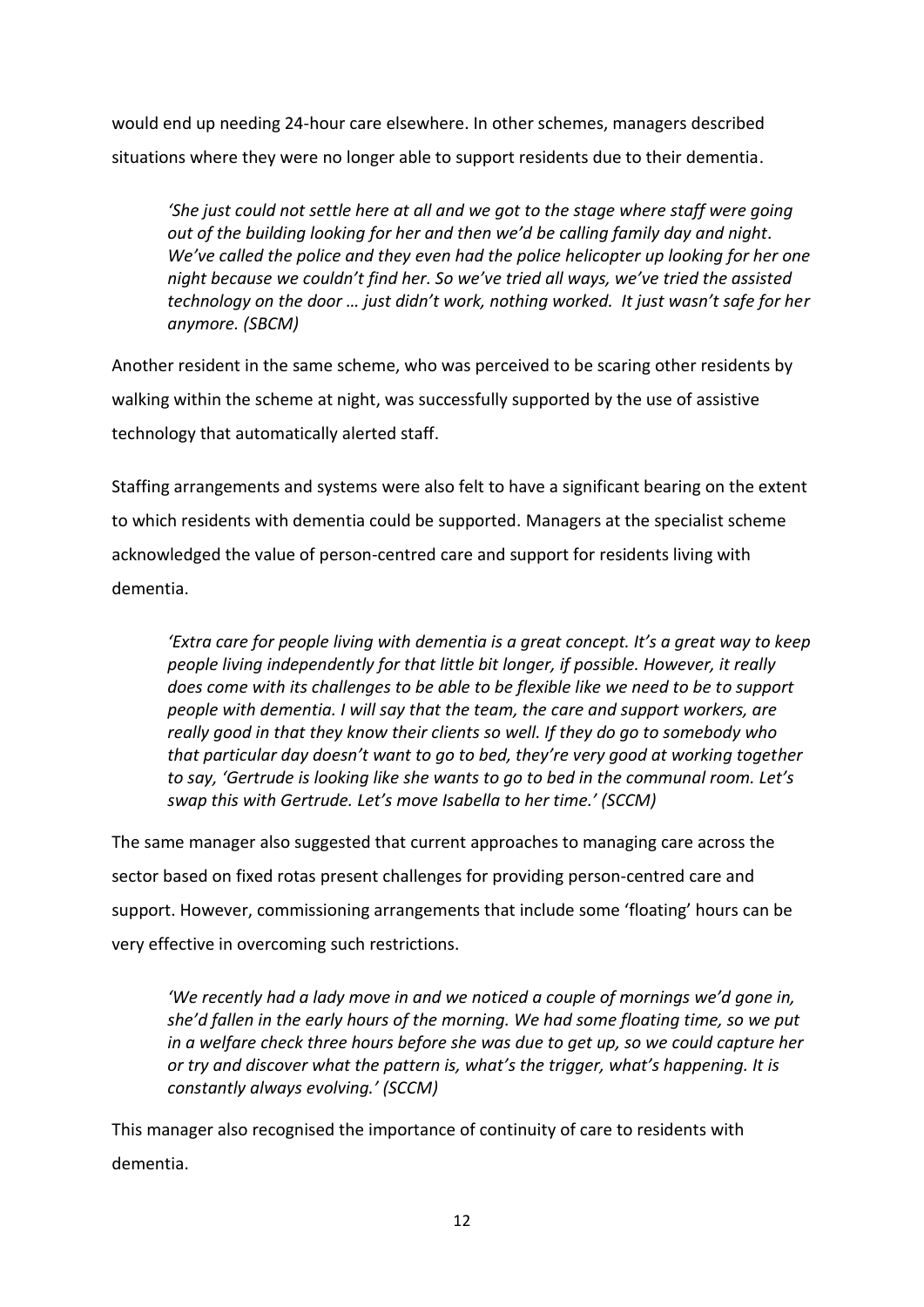*'When people have got dementia, having a face that comes in they don't recognise* and then doesn't know their care routine, that will probably cause them more disruption to their routines and could cause some behaviours. I don't think that's *good management of people. So, if I have to work a care shift myself, then so be it. My deputy and I do cover a lot if we have to, but that's what we normally do so I've never used agency since I've been here'. (SCCM)* 

At the non-specialist schemes, staff appeared to recognise the potential complexities of

living with dementia. A care worker at Site B described how this could impact on her role as

a carer:

"One of my residents that I look after has dementia. She has diabetes as well. It can *be quite challenging depending on her mood. I've got to basically, when I work a morning shift, I have to get her up in the morning. I have to ensure that she's having her food which can be quite challenging at times because sometimes she just might not want to or she can kind of go off track with her attention so that can be quite challenging at times getting her to take her medication. And keeping her on track*  'cause when she's doing stuff she can have her medicine in her hand for one second and then the next second she'll completely forget what she's doing and she can put *things in random places and, so yeah. I would probably say she's one of my most challenging but most enjoyable at the same time if you know what I'm trying to say.' (SBCW2).* 

One non-specialist scheme included a 'locksmith', who provided additional support for

residents with a range of mental health issues. The manager felt that this a key aspect of the

service provided:

*The aim being that we can continue to support people here for far, far longer than actually they would be either in their own home or possibly in residential care. We've got a few people here who are quite a long way along their path with dementia but actually because of the support that's on site and the fact that they know us well and we've supported them throughout the years, they can continue to stay for far longer than they probably would have done'. (SDCM).* 

Managers in non-specialist schemes highlighted the limited information that they might receive about whether a resident has dementia before they move in.

*The problem is when we get the referrals come in it will... it might say 'suspect' you know ...* it might just say 'generic dementia' but then when we talk to family and say "has there been a formal diagnosis?" they'll say "No, no but they have got *dementia."* So ... and we're not necessarily privy to that information because it's still *independent living. We don't have access to medical records.' (SACM)* 

The situation was clearer in the specialist dementia scheme (site C), where they received a professional assessment of new residents' cognitive capacity.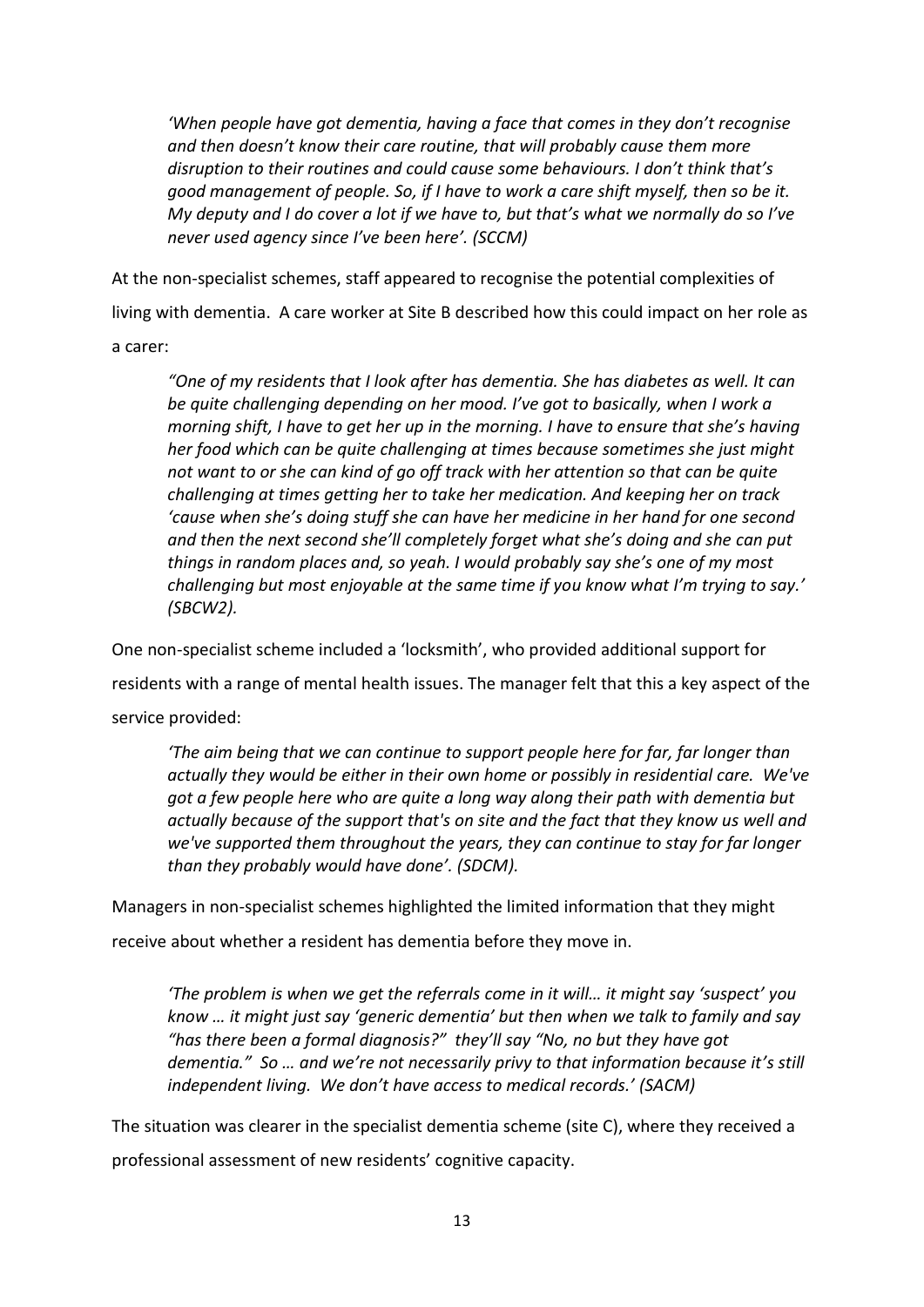The complexities and challenges of supporting residents with dementia can be demanding but can also be addressed by the flexibility of the ECH model. One commissioner described how requests to increase care packages on a temporary or permanent basis are addressed:

*けThey request a re-assessment and then we do a re-assessment of their needs and then up the hours accordingly. We also like to be flexible with temporary [changes in care]*, so one scheme they said, "We just happen to have five people with quite *difficult dementia and we need to get some extra staff in temporarily". So we gave them a block of money for a period of about three months to do that.' (Commissioner for Area 1 に sites A & B)*

This approach suggests that ECH has the potential to respond to the care needs of residents living with dementia as they change over time.

#### **Discussion**

The findings from this study confirm previous evidence that supporting people with dementia in ECH can be complex and that a person centred approach is required (Evans *et al.*, 2007; Brooker *et al.*, 2011). However, the research reported on in this paper also suggests that while ECH has the potential to respond to the changing care needs of residents living with dementia, and staff and management both indicated a desire to respond to such changes rigid staffing arrangements can present a major challenge to achieving this in practice. This can be due a range of factors including financial pressures and uncertain working terms and conditions for low paid staff. It is also important to note the challenge of providing a 'home for life' for residents with dementia. For some, the organisational response to changing care needs is to initiate a move to another setting. Most residents with dementia valued the ability of the ECH scheme they lived in to encourage independence, and staff also recognised the importance of this to quality of life for residents. This supports previous findings (Evans *et al.*, 2007), but it is important to note that the dementia specialist ECH scheme in our study had been built to replace a residential care home. Some residents found the ECH setting to be a restriction to their autonomy, largely due to the challenges of accessing acquaintances and amenities in the wider community. The design and location of ECH schemes can have a major impact on the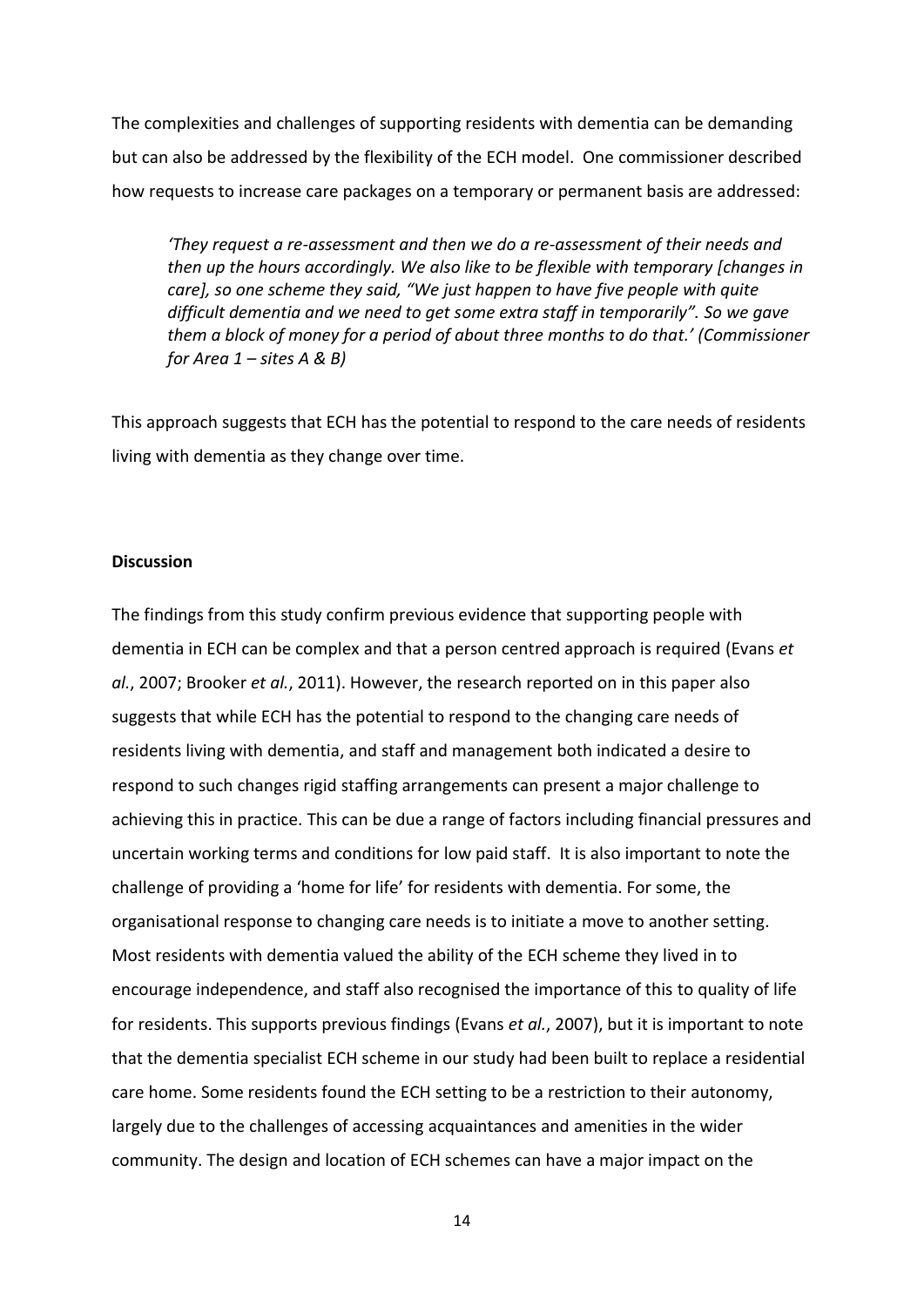independence of residents, as highlighted in previous research (Torrington, 2006). For example, the design of the specialist dementia care facility posed challenges for access to dining facilities and engaging socially during meal times. The café was located in a separate part of the building which was not linked to the main accommodation and lounge spaces. This necessitated staff being available to escort residents to the dining facility to ensure their safety in transiting the outdoor space, which also led directly onto a main road. The dining facility was small which necessitated small numbers of residents being escorted for different 'sittings' for lunch. Whilst this was potentially beneficial to encourage small groups to sit together and engage in the social aspect of a shared meal, it did pose challenges in requiring some residents to wait for a later time slot for their meal. The limited flexibility of support arrangements can also be seen as a barrier to independence, as evidenced by the resident who was encouraged to prepare for bed long before her preferred bedtime.

Our findings also suggest that ECH can offer opportunities for social interaction and meaningful activity, as found in earlier research (Evans and Vallelly, 2007). However, such opportunities were not always equally accessible to all residents and some residents with dementia at the specialist scheme indicated that they felt lonely, which may be linked to the stigma and prejudice that continues to be associated with dementia. The design of the dining space was also shown to be an impediment to spontaneous and independent social interaction in the specialist scheme. Our research suggests that a level of understanding about dementia amongst the residents living within the ECH community is also required in order to help them to understand and co-habit harmoniously with residents living with, or developing, dementia. The need for a culture of care that gives people living with dementia the confidence to access communal spaces and an environment that is sufficiently easy for those with dementia to access and navigate, is particularly important and requires an enhanced level of understanding and training for staff.

Social interaction and meaningful activity can also be maximised by ECH facilities which offer safe and independent access to amenities such as shops, restaurants, pubs, libraries and hairdressers. These were noticeably absent in the dementia specialist facility included in this study. Again, this is particularly important to people living with dementia, who arguably have a greater need to be able to access such facilities in a safe manner and would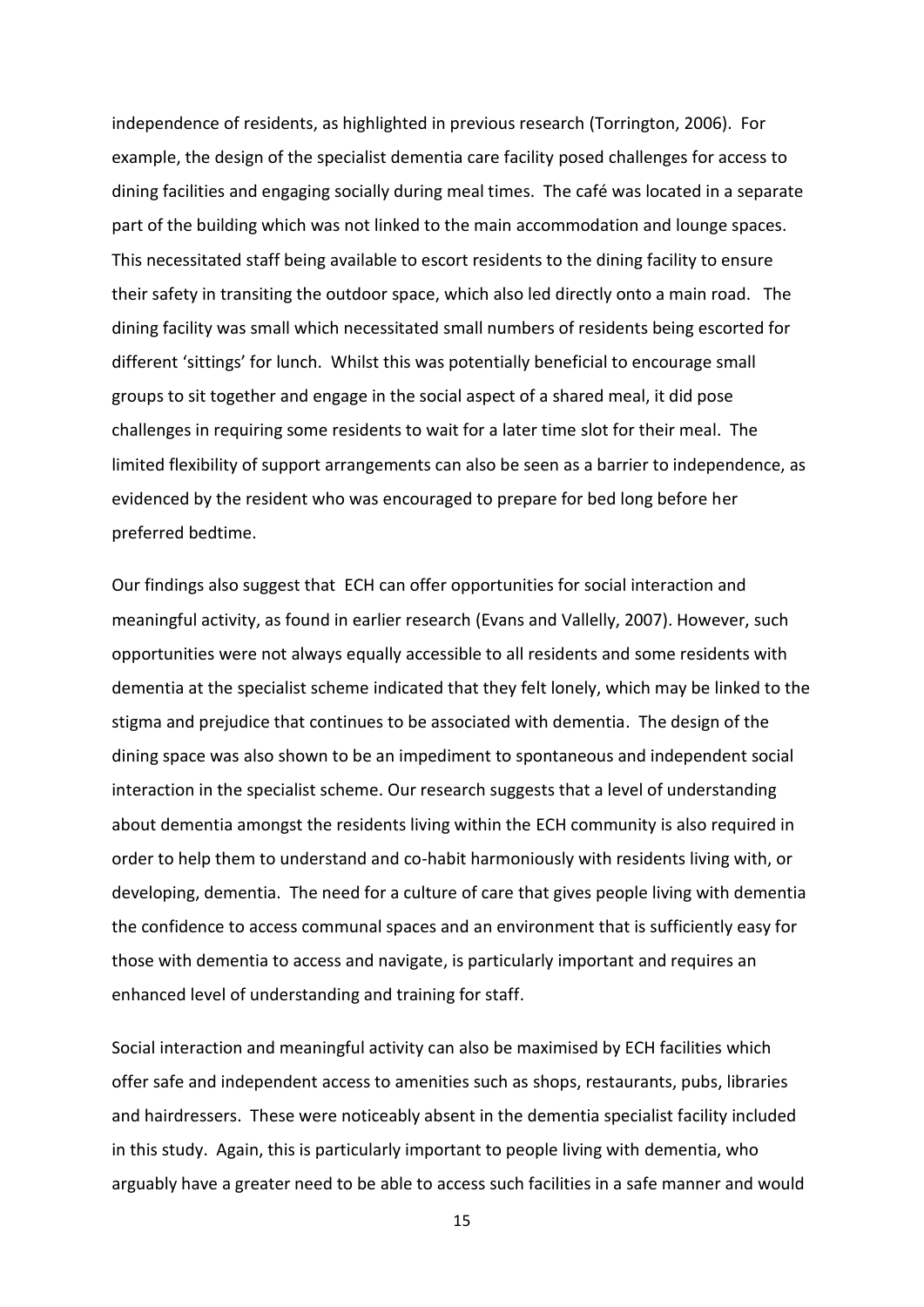benefit from more on-site facilities. Many ECH schemes operate successfully as community hubs which open up the onsite facilities to the wider community. This relies on a successful balance 'between overcoming the sense of intrusion felt by some residents with the opportunities for social contact that others welcomed' (Evans *et al,* 2017, p 29).

Overall, our findings suggest that commissioning and staffing arrangements that allow a person-centred approach are key to supporting people with dementia in a way that maximises quality of life as their needs and preferences change.

We also highlight some of the different challenges that specialist and generic ECH schemes present when supporting people living with dementia. For example, although promoting independence is valued by residents of specialist schemes, it may be more difficult to achieve the balance between independence and providing a safe, supportive environment in this setting than in generic ECH. This is because care and support needs are generally higher, which raises challenges for providing person-centred care, and there are concerns about allowing residents to access outdoor spaces and wider communities. Conversely, it may be easier to provide a dementia-friendly environment, although some aspects of design within the specialist scheme in this study seemed to work against this. Our findings also suggest that residents living with dementia in generic ECH schemes may be at particular risk of exclusion due to stigma and prejudice among other residents. This situation might be exacerbated by the lack of information that generic schemes often have concerning the cognitive status of residents. However, residents in specialist schemes can also feel lonely, largely due to the challenges of accessing the wider community and maintaining friendships beyond the scheme.

#### **Limitations**

This paper draws on data from four extra care schemes, one of which was a specialist scheme for people living with dementia. This limits the extent to which some of the findings can be generalised to other settings. However, all four schemes supported residents both with and without dementia. The longitudinal design of the research presented some challenges in collecting the views of those people living with dementia in terms of initial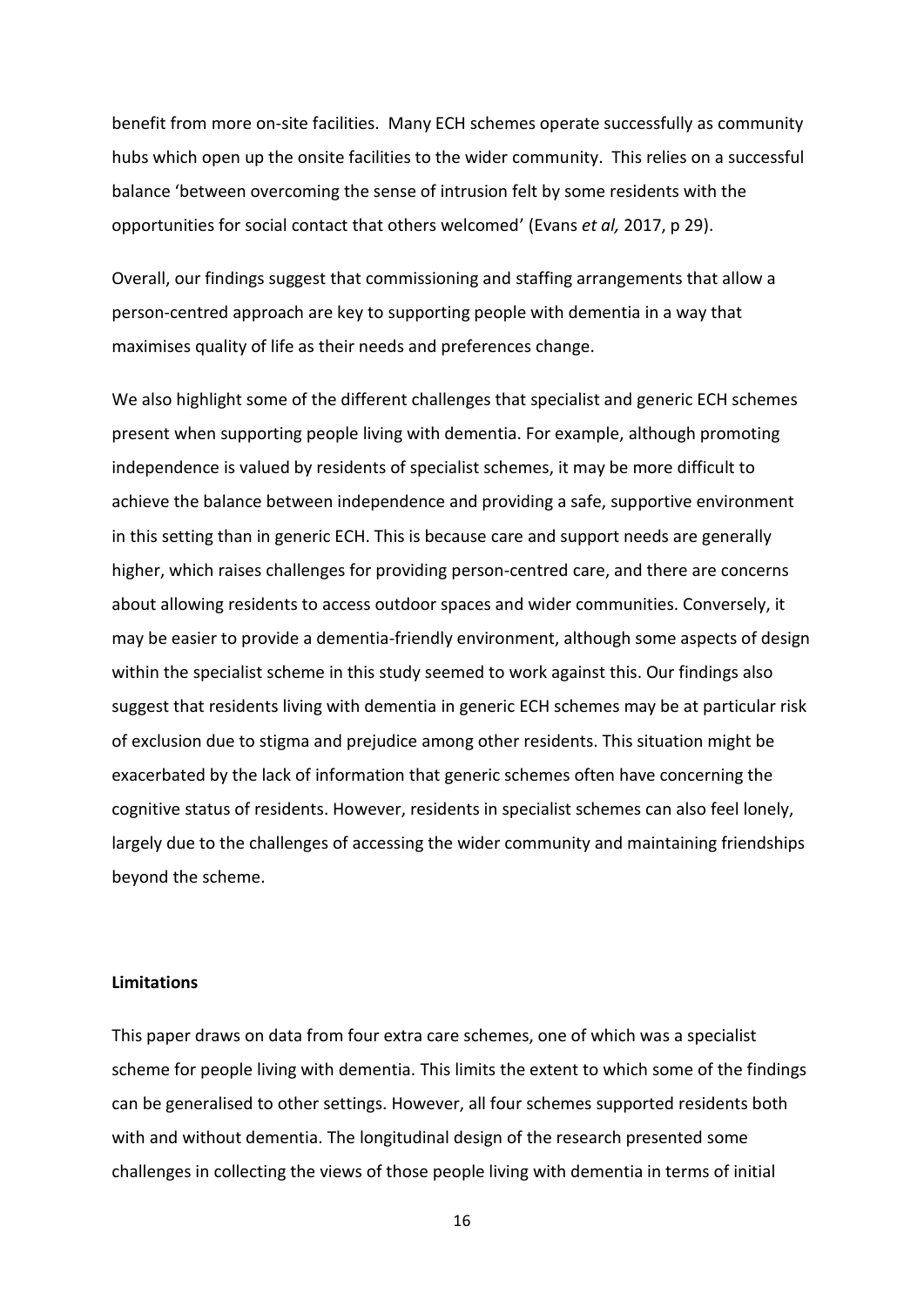recruitment to the study and subsequent withdrawal. Similarly, the decision only to include people with capacity to consent is likely to have excluded some residents with dementia from taking part in the research.

#### **Conclusion**

The study presented in this paper augments existing evidence for the potential of ECH to support quality of life for people living with dementia as their abilities and preferences change, while also promoting independence. We have identified several factors that are important in achieving this including the provision of person-centred care and support, adaptable commissioning and staffing, suitable activities and facilities, appropriate design of the environment and suitable location of the scheme within the wider community. Delivering a service that addresses all of these issues is a considerable challenge during a period of financial restrictions, particularly for schemes that rely on public funding, and without a clear national strategy for older people's housing. The relative importance of these factors is likely to differ according to the model of ECH that is adopted. For example, it may be easier to incorporate dementia-friendly design in a specialist scheme than in a nonspecialist setting. Further research is required to explore the comparative advantages of different approaches to supporting people with dementia, including integrated and separated accommodation, and at different stages in their dementia.

For ECH to be an effective option for people with dementia, designers, commissioners and care providers need to move beyond providing for a generic population and think more specifically about providing for anyone who has or may develop a cognitive impairment. Previous studies have suggested that developing increased impairment in situ can be less problematic both for the resident (due, for example, to familiarity with their surroundings) and for their neighbours, who will have got to know them before they became increasingly frail (Croucher *et al*. 2007). This, in turn, can help to reduce stigma and isolation. As the prevalence of dementia increases so too must the sector be ready to face the challenges and opportunities that this presents. Having a home, particularly a home for life, is a core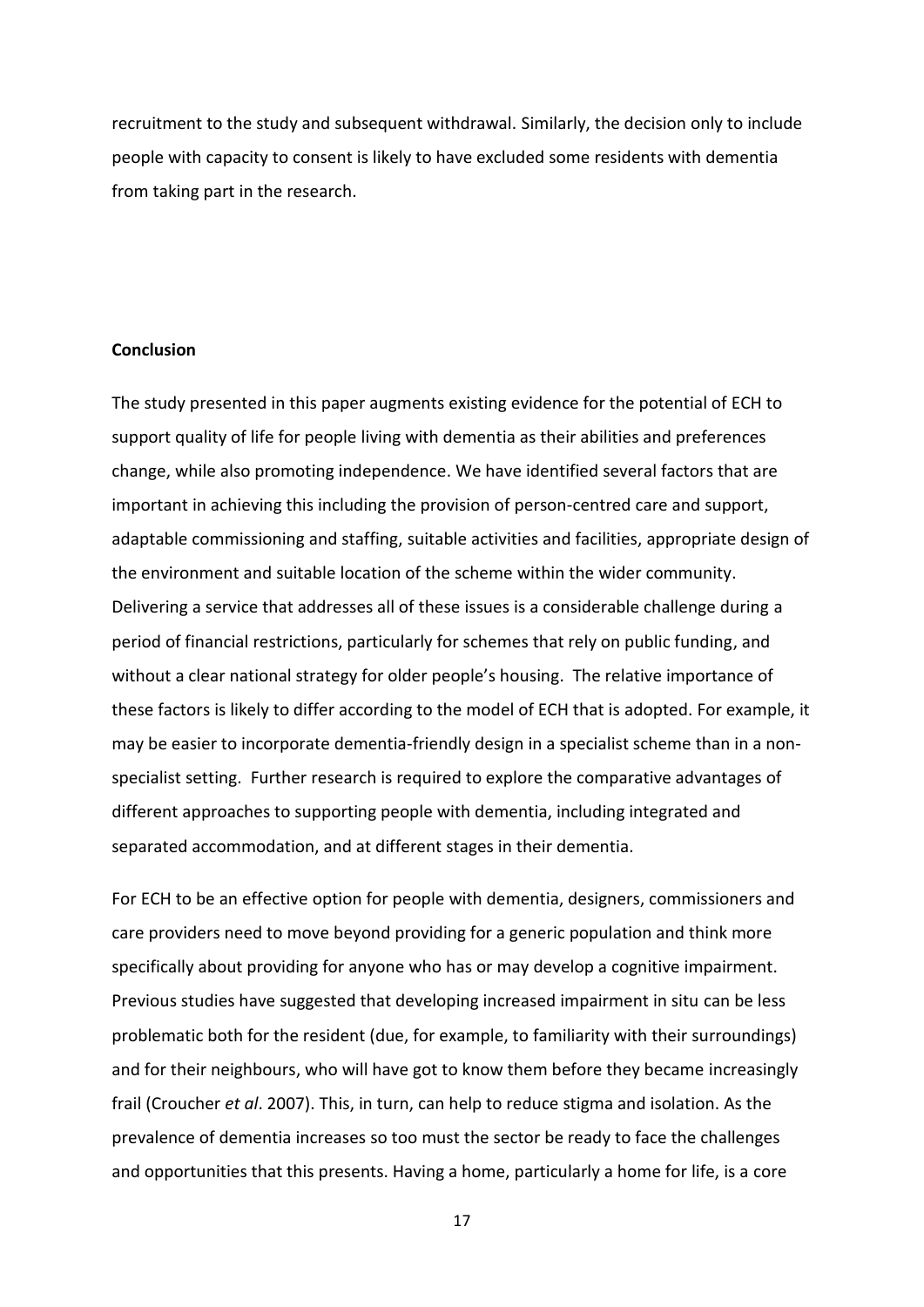part of any adult aspiration; a basic human need and a basic human right. For people living with dementia, this is even more essential; as dementia progresses, the familiarity of somewhere recognisable as a place of safety, a place of security and a place of comfort is a reassurance that should not be underestimated. The findings reported here suggest that extra care housing can meet this challenge, but only through a truly person-centred approach to the provision of care and support.

Lessons are also drawn about the opportunities and challenges for carrying out research with residents who have dementia. In order to capture the experiences and views of people with a wide range of types of dementia and at different stages of the disease, innovative research needs to be available in addition to verbal interviews, particularly when communication in later stages of dementia becomes a barrier to engagement.

#### **Acknowledgements**

The authors would like to thank the staff, residents and commissioners who participated in the research on which this paper is based.

#### **Declaration of Conflicting Interests**

The Author(s) declare(s) that there is no conflict of interest

#### **Funding**

This article presents independent research funded by the NIHR School for Social Care Research. The views expressed in this publication are those of the authors and not necessarily those of the NIHR School for Social Care Research or the Department of Health and Social Care, NIHR or NHS.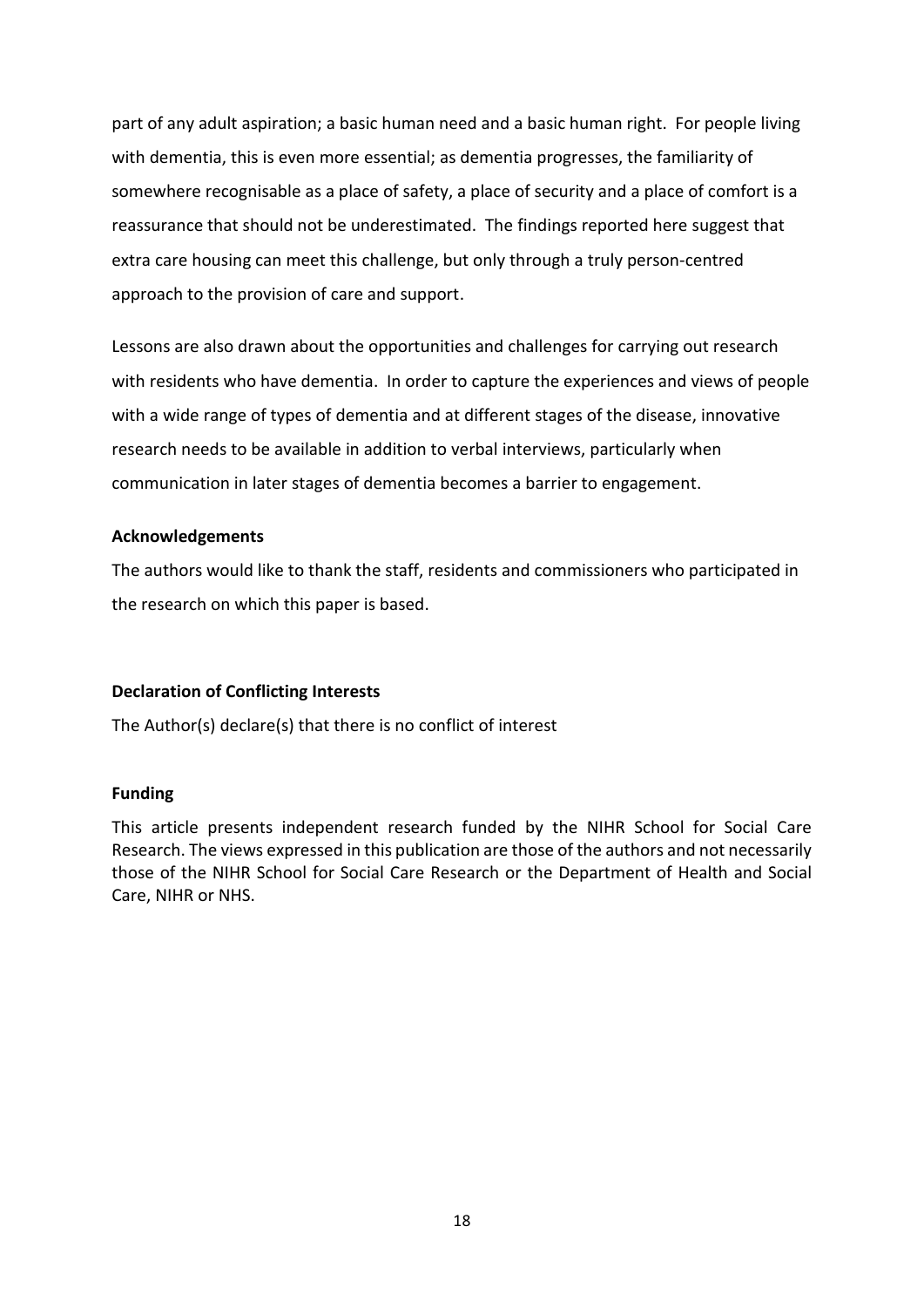#### **References**

Ahn, M., Kwon, H. J. & Kang, J. (2017). 'Supporting Aging-in-Place Well: Findings From a Cluster Analysis of the Reasons for Aging-in-Place and Perceptions of Well-Being', Journal of Applied Gerontology, Online First, doi: 10.1177/0733464817748779.

Alzheimer's Society (2014). Dementia 2014 report statistics. London: Alzheimer's Society. https://www.alzheimers.org.uk/statistics.

Alzheimer's Society (2017). Dementia Friendly Housing Charter: A guidance toolkit for a dementia-friendly approach to housing. Available at: https://www.alzheimers.org.uk/getinvolved/dementia-friendly-communities/organisations/housing-charter

Bowling, A., & Iliffe, S. (2011). 'Psychological approach to successful ageing predicts future quality of life in older adults'. Health and Quality of Life Outcomes, 9(1), doi: 10.1186/1477-7525-9-13

Brooker, D.J., Argyle, E., Scally, A.J., & Clancy, D. (2011). The enriched opportunities programme for people with dementia: a cluster-randomised controlled trial in 10 extra care housing schemes. Aging and Mental Health, 15(8), 1008-1017

Croucher, K., Hicks, L., Bevan, M. and Sanderson, D. (2007). Comparative Evaluation of Models of Housing with Care for Later Life. York: Joseph Rowntree Foundation http://eprints.whiterose.ac.uk/73186/1/document.pdf

Darton, R., Bäumker, T., Callaghan, L., Holder, J., Netten, A., & Towers, A. (2012). The characteristics of residents in extra care housing and care homes in England. Health and Social Care in the Community, 20 (1), 87-96.

Department of Health. (2009). Living well with dementia: A National Dementia Strategy. London: The Stationery Office

Department of Health. (2012). The Prime Minister's Challenge on Dementia. London: The Stationery Office.

Department of Health (2015). Prime Minister's Challenge on Dementia 2020. London: The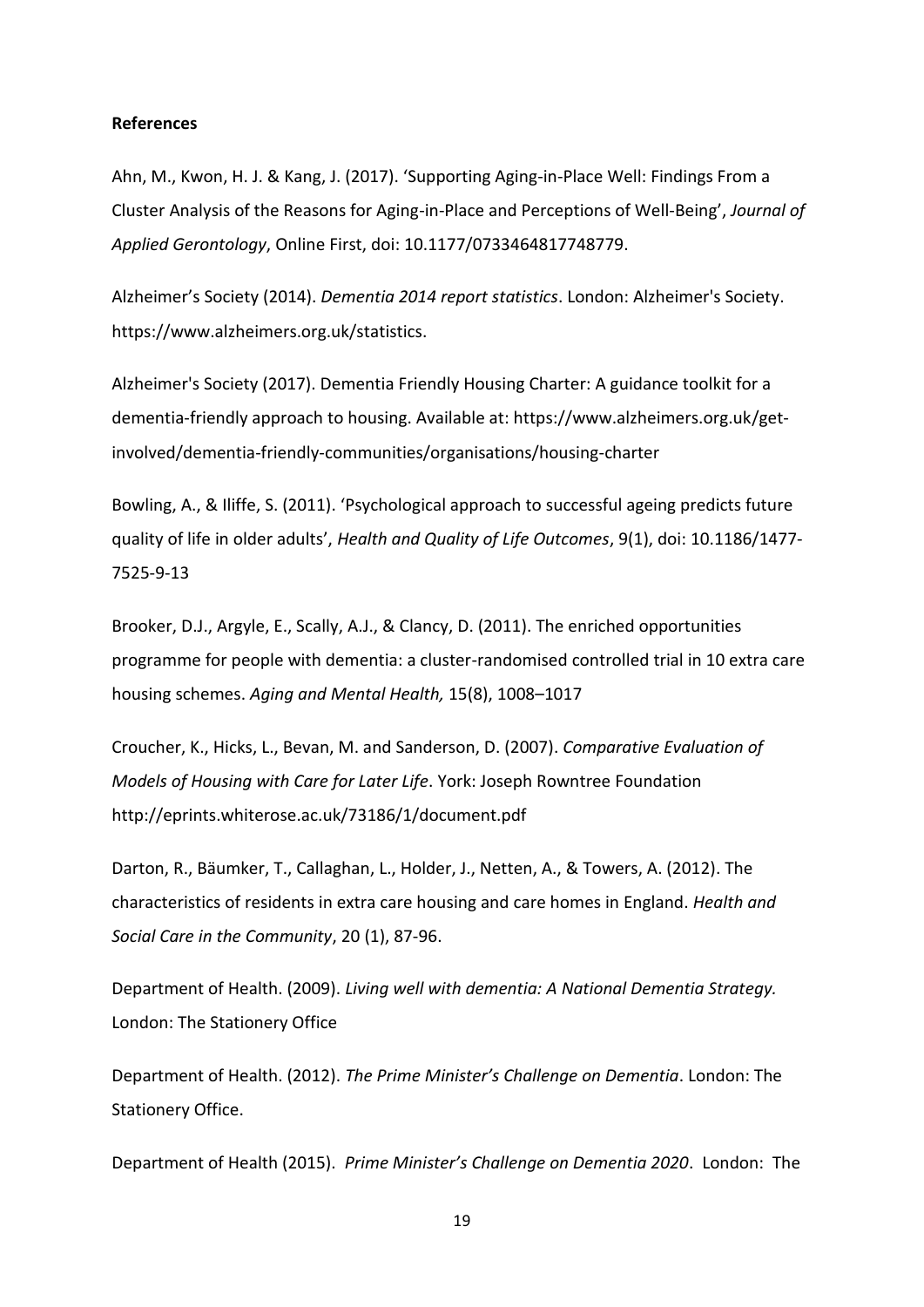Stationery Office.

Dewing, J. (2007). Participatory Research: A method for process consent with persons who have dementia. Dementia, 6, 11-25

Dutton, R. (2010) 'People with dementia living in extra care housing: learning from the evidence.', Working with Older People: Community Care Policy & Practice, 14(1), 8-11 4.

Ebersole, P., Hess, P., & Schmidt-Luggen, A. (2004). Toward healthy aging (6th ed.). St. Louis, MO: Mosby

Evans, S. (2018). Ageism and Dementia. (In Eds.), Ayalon, A. & Tesch-Romer, C., Contemporary Perspectives on Ageism, (pp. 263-275). Open Access: Springer https://link.springer.com/book/10.1007%2F978-3-319-73820-8

Evans, S., Atkinson, T., Darton, R., Cameron, A., Netten, A., Smith, R., & Porteus, J. (2017). A community hub approach to older people's housing. Quality in Ageing and Older Adults,  $18(1)$ , 20-32.

Evans, S., Fear, T., Means, R., & Vallelly, S. (2007) 'Supporting independence for people with dementia in extra care housing.', Dementia: The International Journal of Social Research and Practice, 6 (1), 144-145

Evans, S., & Means, R. (2006). Perspectives on risk for older people with dementia in extra care housing in the UK: Findings from a longitudinal study. International Journal on Disability and Human Development, 5 (1), 77-82

Evans, S., & Vallelly, S. (2007). Never a dull moment? Promoting social well-being in extra care housing. Housing, Care and Support, 10(4), 14-19

Gott, G., Seymour, J., Bellamy., G., Clark, D., & Ahmedzi. S. (2004). Older people's views about home as a place of care at the end of life. Palliative Medicine, 1, 460-467

Hadjri, K., Faith, V., & McManus, M. (2012). Designing dementia nursing and residential care homes. Journal of Integrated Care, 20, 322-341

Holland, C., Boukouvalas, A., Wallis, S., Clarkesmith, D., Cooke, R., Liddell, L., & Kay, A.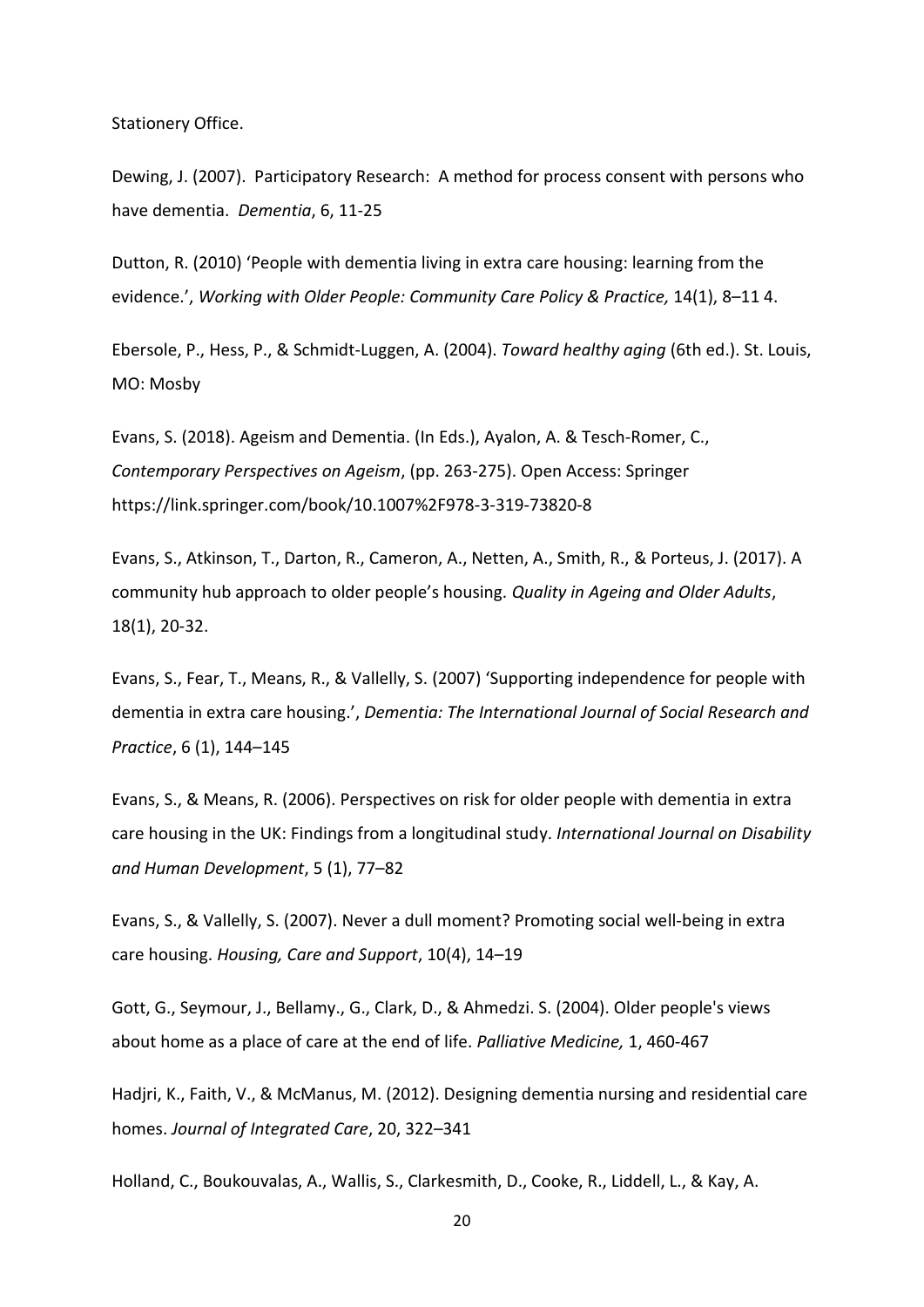(2016). Transition from community dwelling to retirement village in older adults: cognitive functioning and psychological health outcomes. Ageing and Society, 37, 1499-1526

Holland, C., Boukouvalas, A., Wallis, S., Clarkesmith, D., Cooke, R., Liddell, L., & Kay, A. (2015). Collaborative Research between Aston Research Centre for Healthy Ageing (ARCHA) and the ExtraCare Charitable Trust. Birmingham: Extra Care Charitable Trust.

Housing LIN. (2014) Mixed tenure in extra care housing. London: Housing Learning and **Improvement Network** 

Jackson, R. J., & Kochtitzky, C. (2001). Creating a healthy environment: The impact of the built environment on public health. Atlanta, GA: Centers for Disease Control and Prevention. Knapp, M. et al. (2007) 'Dementia UK', London: Alzheimer's Society

LaingBuisson (2016) Extra Care and Retirement Communities, UK Market Report, 14th ed. London: LaingBuisson.

Laslett, P. (1991). A fresh map of life: The emergence of the third age. Cambridge, MA, US: Harvard University Press.

Park, & Porteus, J. (2018) Age Friendly Housing: Future design for older people. London

Peel, E. (2014) 'The living death of Alzheimers' versus 'Take a walk to keep dementia at bay': Representations of dementia in print media and carer discourse. Sociology of Health and Illness, 36(6), 885-901

Phillips, J., Dobbs, C., Burholt, V., & Marston, H. (2015). Extracare: Does it promote resident satisfaction compared to residential and home care? British Journal of Social Work, 45, 949-967.

Reimer, M. A., Slaugher, S., Donaldson, C., Currie, G., & Eliasziw, M. (2004) Special care facility compared with traditional environments for dementia care: A longitudinal study of quality of life. Journal of the American Geriatrics Society, 52(7), 1085-1092

Smith, R., Darton, R., Cameron, A., Johnson, E. K., Lloyd, L., Evans, S., Atkinson, T., & Porteus, J. (2017). Outcomes-based commissioning for social care in extra care housing: Is there a